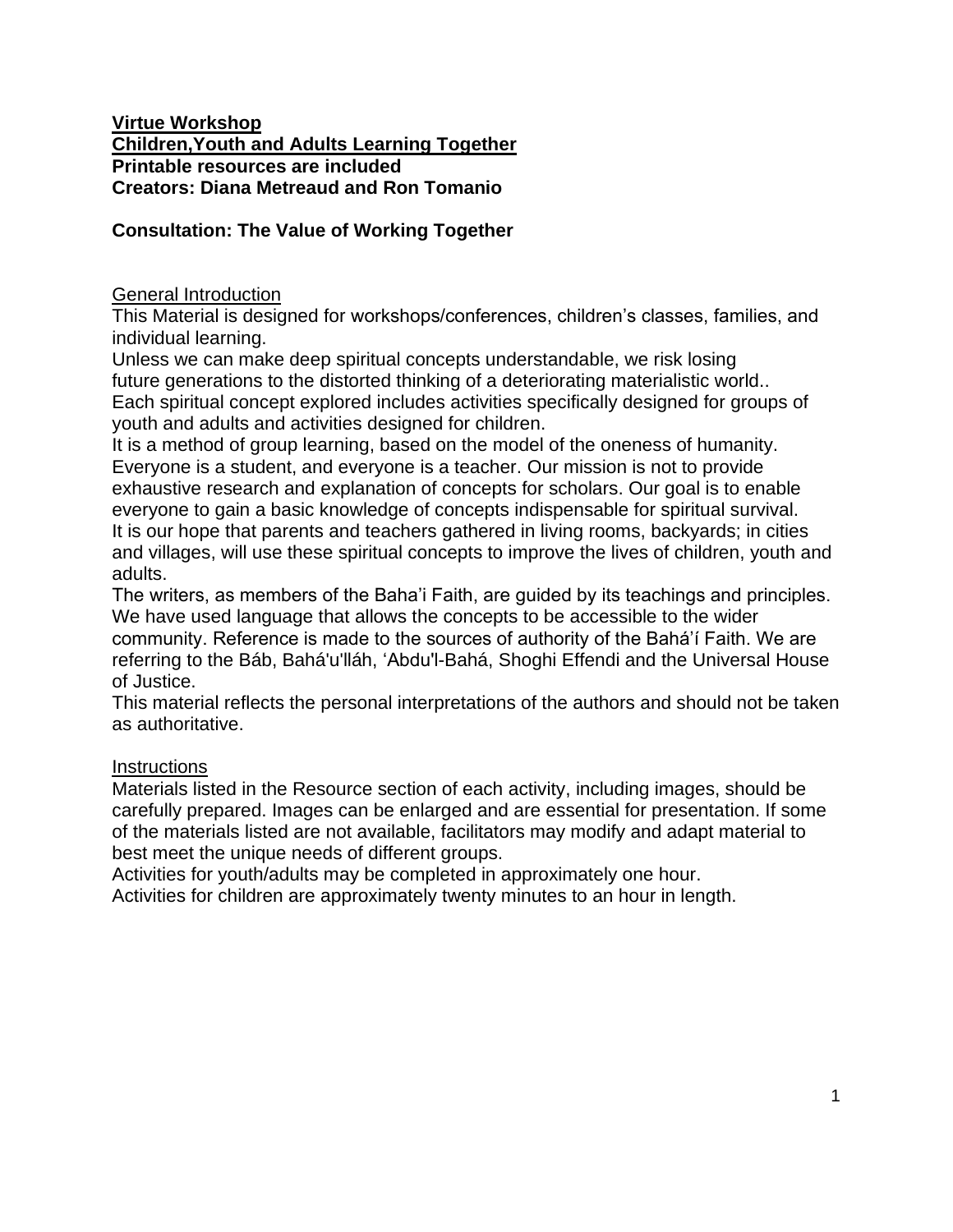#### **Adult Activity**

#### Materials in Resource Section

Document with text to be read aloud by participants. Facilitator may choose to use a projector.

**Facilitator says:** We are going to complete the "Lost at Sea" Exercise. Many groups have used this team-building exercise developed by the U.S. Coast Guard to encourage its personnel to work as a team.

**Facilitator says:** First we will complete exercise and fill in our own scores in the "individual" column of the scoring sheet. We will take five minutes to complete the individual column.

### **Facilitator gives each participant a "What We Need to Survive" sheet and the "scoring" sheet.**

**Allow 5 minutes** for participants to complete and score exercise individually.

**Facilitator asks**: What did you learn? What were the challenges and benefits of working by ourselves?

**Participants respond** - allow 1- 2 minutes

**Facilitator says:** Now we will repeat same exercise in small groups. Remember the role of compassion in our consultation. We will be working with other fallible humans who cannot possibly have all the answers.

**Facilitator asks:** participant to read this quotation in a loud voice:

## **The Great Being saith: The heaven of divine wisdom is illumined with the two luminaries of consultation and compassion. Take ye counsel together in all matters, inasmuch as consultation is the lamp of guidance which leadeth the way, and is the bestower of understanding.**

-Bahá'í Reference Library: *Tablets of Bahá'u'lláh*: 11

**Facilitator divides** participants in groups of 4-6 (It is preferable if groups are composed of participants who do not know each other).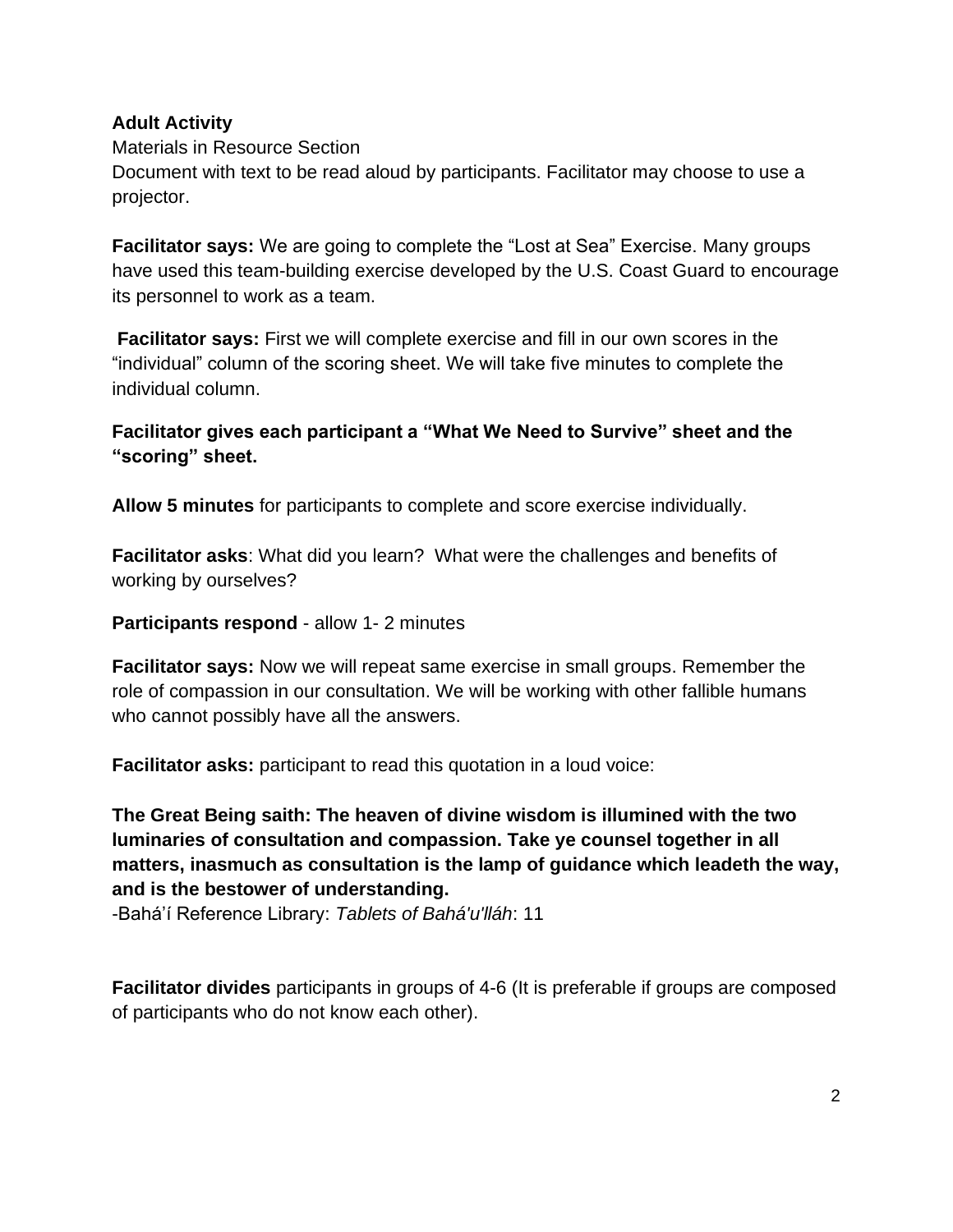#### **Facilitator says:**

We will each fill in our group's scores in the "group" column of the scoring sheet. We will take 10 minutes for this exercise.

#### **Participants complete and score exercise in small groups**.

**Facilitator says:** Now we will take 5 minutes in our groups to look at and consider the Rationale sheet listing the actual order of importance for survival that the Coast Guard ranks the 15 items. You can add these to your sheet if you like.

**Facilitator distributes** Rationale Sheet to each group.

#### **Groups discuss Rationale**

**Facilitator asks:** Now that we have consulted in groups, what have we learned from this? What were the challenges and benefits of working in a group instead of by ourselves?

#### **Allow 3 minutes for whole group discussion**

**Facilitator asks:** What role did compassion play in our group consultation?

### **Allow 2 minutes for whole group discussion**

**Facilitator says:** So, let's see why compassion is connected with consultation---- Well known educator Daniel Jordan shared a story about the Bahá'í Local Spiritual Assembly of Oxford, England. The LSA consisted of eight Oxford scholars and one janitor, who was female. The subject of a consultation was the purchase of an air conditioner for their meeting room. The great minds ignored the contribution of the janitor who simply said, "It wouldn't cool the room". The room was too large to be cooled by that size air conditioner.

You can guess who was right. The truth was obscured by the dust of egotism. Truth comes from compassionate listening to our fellow servants of God. The group learned a great lesson that everyone needs to be heard. When we consult in the right way, we are listening compassionately. We block out all our prejudices -- educational level, social class, gender, etc.

Only then can the group become truly unified. When everyone's contribution is respected, truth rests on a foundation of unity.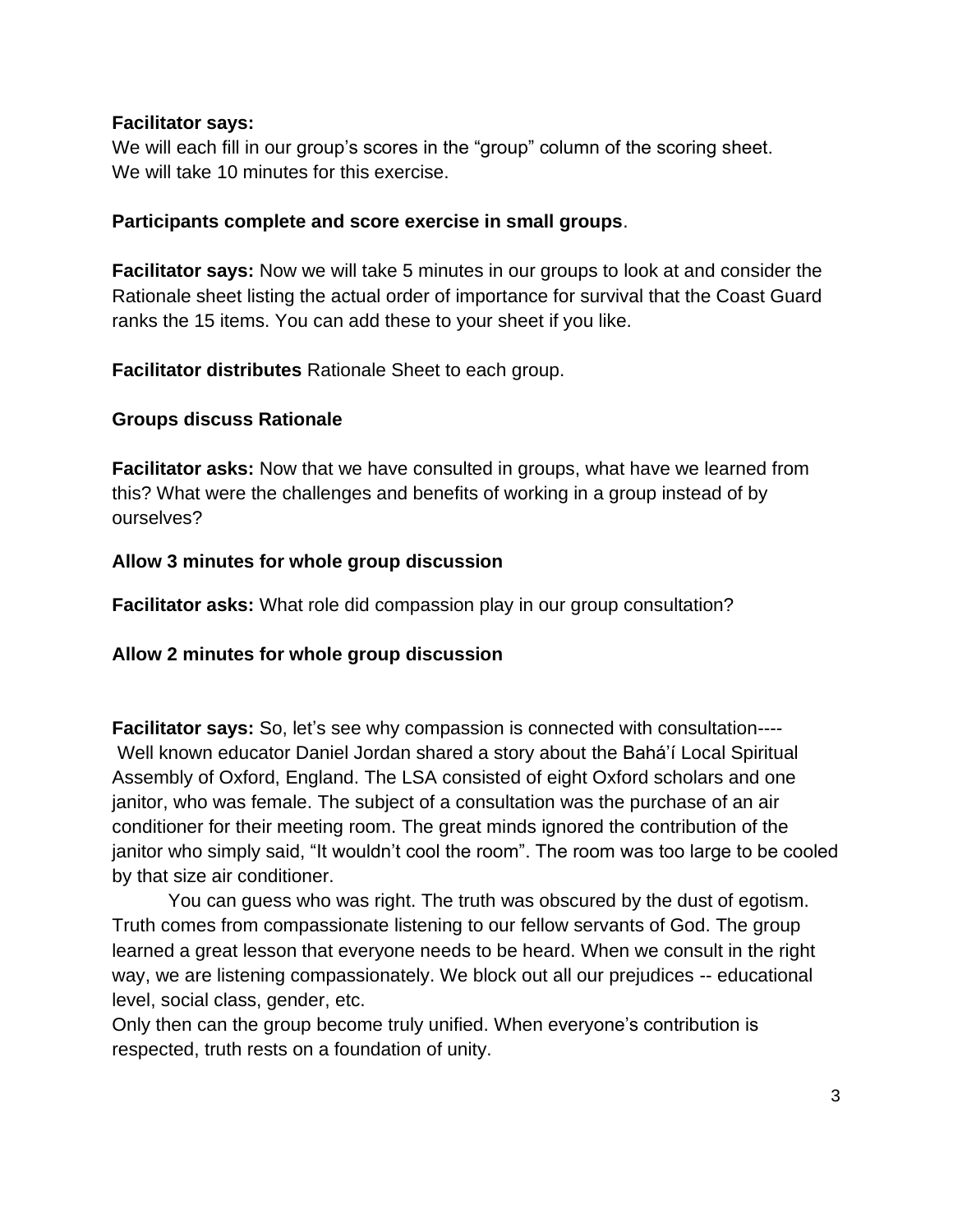**Facilitator shares Image A** with participants:



**Facilitator says:** Abdu'l-Bahá said: **"The purpose is to emphasize the statement that consultation must have for its object the investigation of truth." He who expresses an opinion should not voice it as correct and right but set it forth as a contribution to the consensus of opinion...**"

**-** Bahá'í Reference Library: *Promulgation of Universal Peace*: 31

**Facilitator says:** We will focus on the second half of His quotation: **Facilitator asks:** participant to repeat this part of quotation in a loud voice:

**"He who expresses an opinion should not voice it as correct and right but set it forth as a contribution to the consensus of opinion."** 

**Facilitator says:** He is not just talking about a group in consultation. What He says applies to a family consultation or to any human interaction.

To be able to successfully consult with others, we need to constantly remind ourselves that we are servants of God. We are human beings, which means we are not infallible. We "should not voice it {our contribution} as correct and right". Only the Words of the Manifestation of God are always "correct and right".

At best, we can contribute only a part of the truth to any consultation. When we combine all the individual contributions to the investigation of truth, we have a better chance of making wiser decisions.

**Facilitator asks:** participant to read quotation in a loud voice

**"The prime requisites for them that take counsel together are purity of motive radiance of spirit, detachment from all else save God, attraction to His Divine**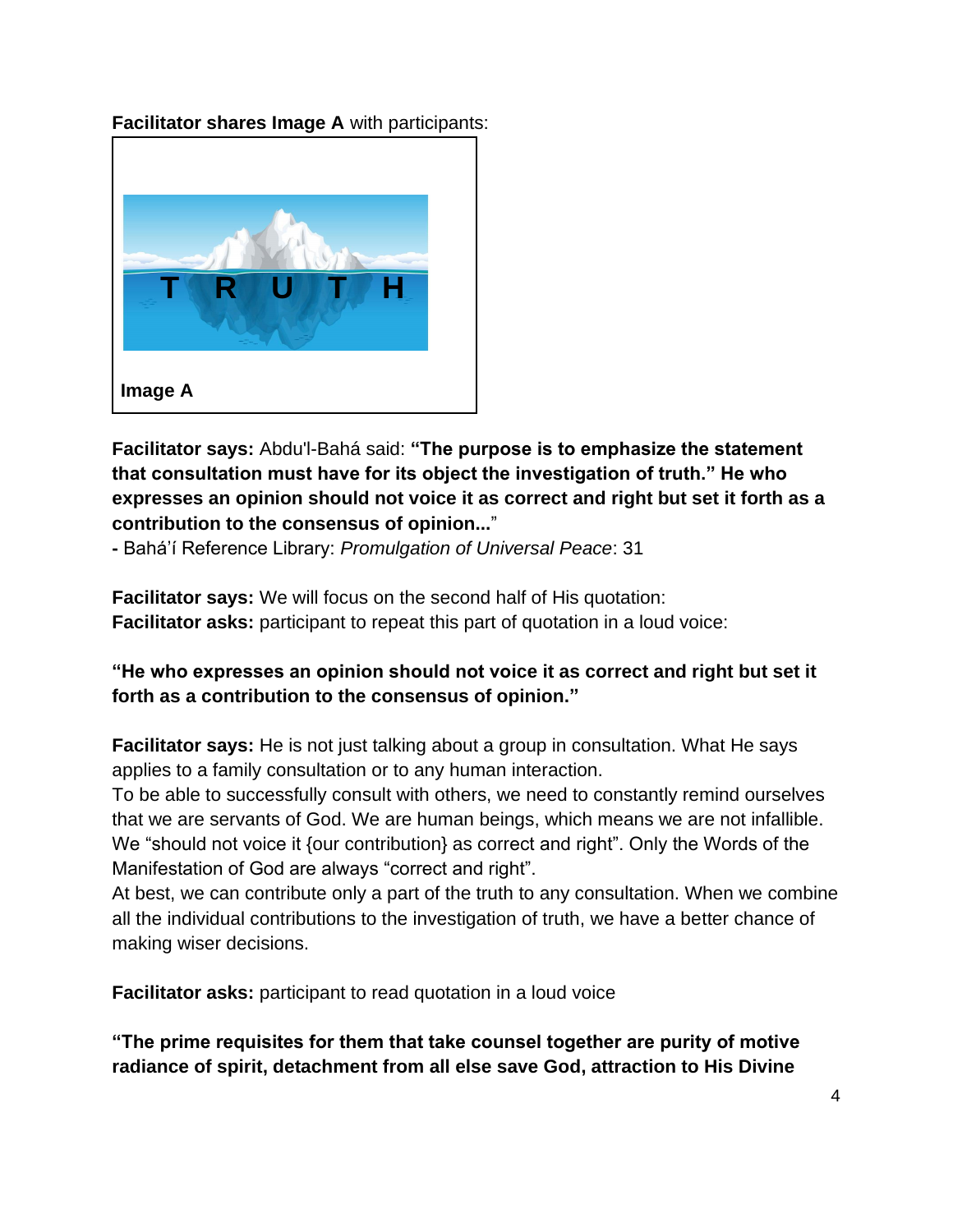# **Fragrances, humility and lowliness amongst His loved ones, patience and longsuffering in difficulties and servitude to His exalted Threshold…"**

- Bahá'í Reference Library: *Selections from the Writings of 'Abdu'l-Bahá*: 43

**Facilitator says:** Let's review what 'Abdu'l-Bahá says: "The prime requisites for them that take counsel together are **1** - purity of motive; **2** - radiance of spirit; **3** - detachment from all else save God; **4** - attraction to His Divine Fragrances; **5** - humility and **6** lowliness amongst His loved ones; **7** patience and **8** - long-suffering in difficulties and **9** - servitude to His exalted Threshold"



**Facilitator shares Image B** with participants:

**Facilitator says:** When we consult, we see each of the prime requisites such as "purity" or "humility" as a contribution to "the investigation of truth". The prime requisites for consultation mention "His Divine Fragrances". We believe Abdu'l-Bahá is referring to the Attributes of God. God is infinite and beyond human understanding, so it follows that we can never entirely list all of the "Divine Fragrances" -- the attributes of God. This awareness is important because leads to a profound sense of "humility" -- one of the prime requisites. Each spiritual quality offers a unique doorway to the truth, but God's understanding of the truth of any matter is absolute where human understanding is always incomplete.

We cannot act under the delusion that what **we** think or say is the entire truth or the truth at all. Believing that what comes out of our mouths is "The Absolute Truth" is harmful and leads to dis-unifying behavior.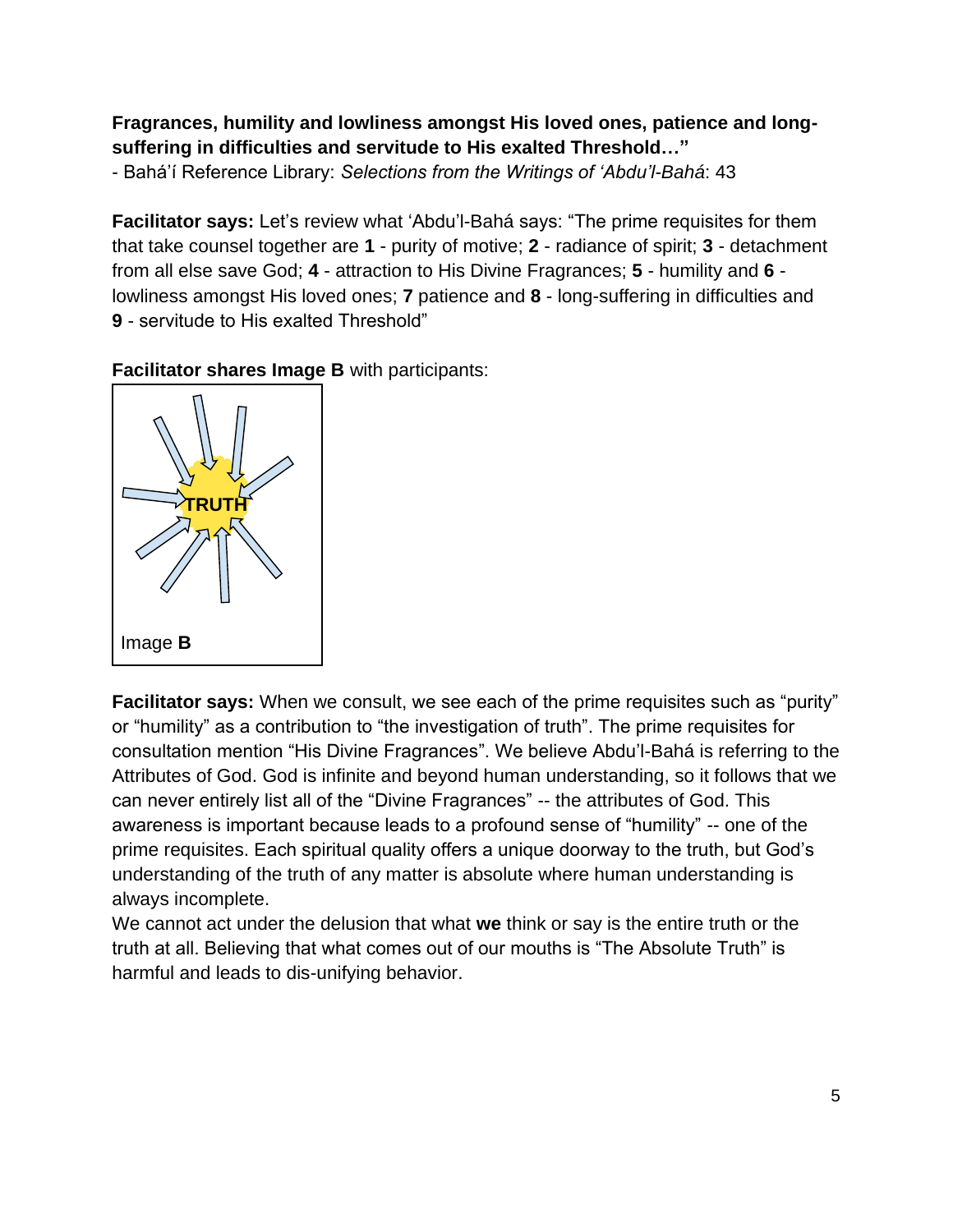**Facilitator asks** a participant to read this quotation in a loud voice:

**"They must in every matter search out the truth and not insist upon their own opinion, for stubbornness and persistence in one's views will lead ultimately to discord and wrangling and the truth will remain hidden. The honored members must with all freedom express their own thoughts, and it is in no wise permissible for one to belittle the thought of another, nay, he must with moderation set forth the truth, and should differences of opinion arise a majority of voices must prevail, and all must obey and submit to the majority."**

- Bahá'í Reference Library: *Selections from the Writings of 'Abdu'l-Bahá*: 45



**Facilitator shares Image C** with participants:

**Facilitator asks:** participant to read the following in a loud voice:

## **We get angry whenever we think that what comes out of our own mouth is the only truth.**

**Facilitator says:** In consultation and in life we can only hope to continually make progress in acquiring virtues. All we can do is humbly add our contributions to the truth.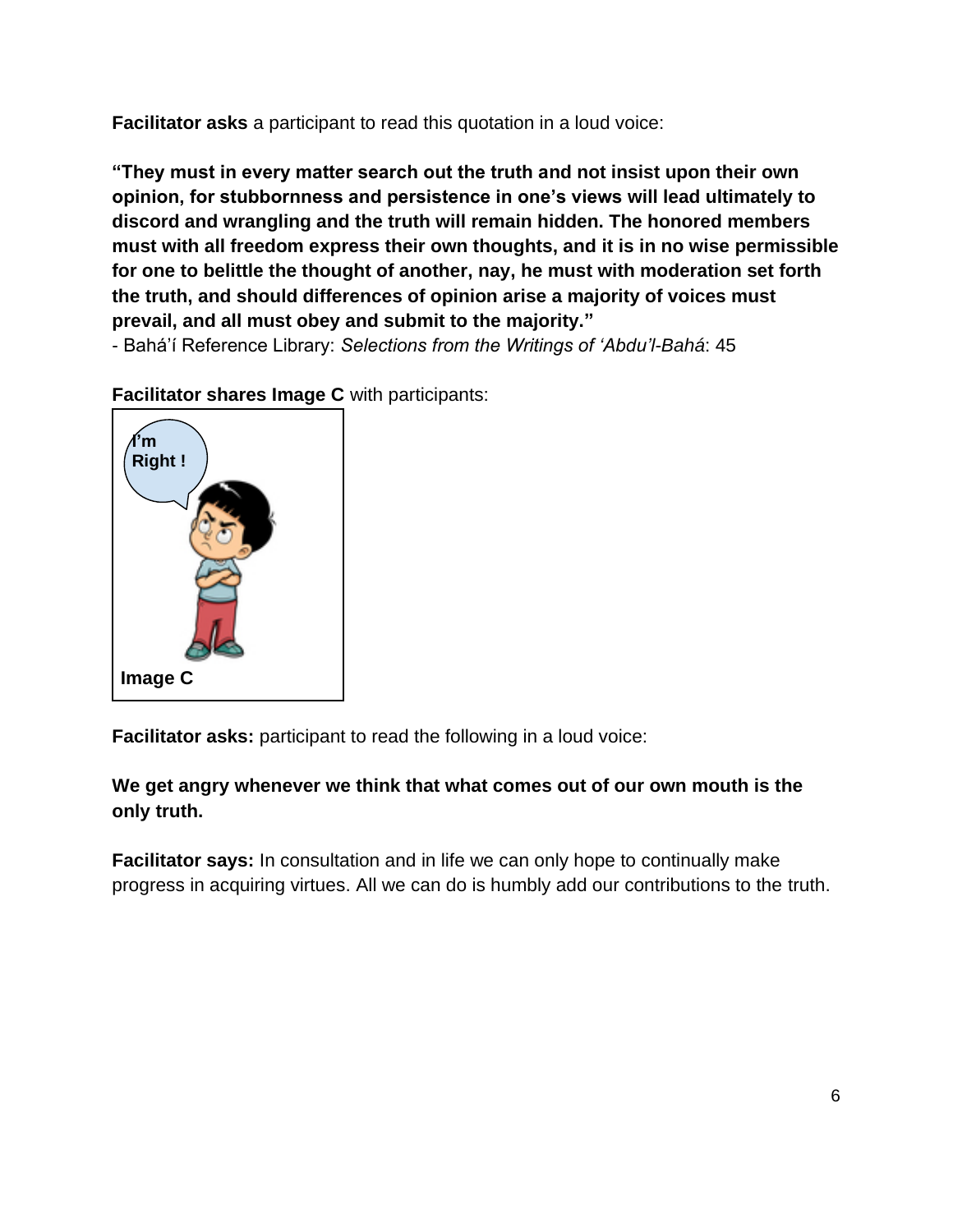**Facilitator shares Image D** with participants:



**Facilitator closing remarks:** We are happy, and we get along better with our family, friends, co-workers and our teammates whenever we give our part of the truth -- our ideas and opinions -- to a group. We have unity. We see our opinions as a gift to the group. Then the group consults together and finds the truth.

There are nine prime requisites of consultation. There are nine justices on the U.S. Supreme Court. Bahá'í administrative groups also have nine members. Consider the possibility that the nine prime requisites are symbolic of the nine members of a consultative group. In such a group, the individual participants might excel in a particular spiritual quality such as purity or humility. The nine spiritual qualities are but nine drops out the boundless ocean of God's divine qualities.

Our ability to reflect humility, purity, radiance, detachment etc. will evolve throughout eternity.

It is pure egotism that we think we can ever have 100% of any truth. If we think that what we have said is the "entire truth" then why would we listen to what anyone else in the group has to say? Why should we listen to what our friends, our spouse, or children have to say? "I am on the 'planet of truth' all by myself." It is hard to have compassion for others when we are on a planet by ourselves. Our best chance is to always rely on God and the collective wisdom of others. We should turn to consultation to improve every decision we need to make -- decisions in our one-on-one relationships, our family, our work, and our leadership groups.

Consultation is a practical tool used to solve spiritual and material problems in every situation. If there is no spiritual component to consultation, all is left is a harmful fight for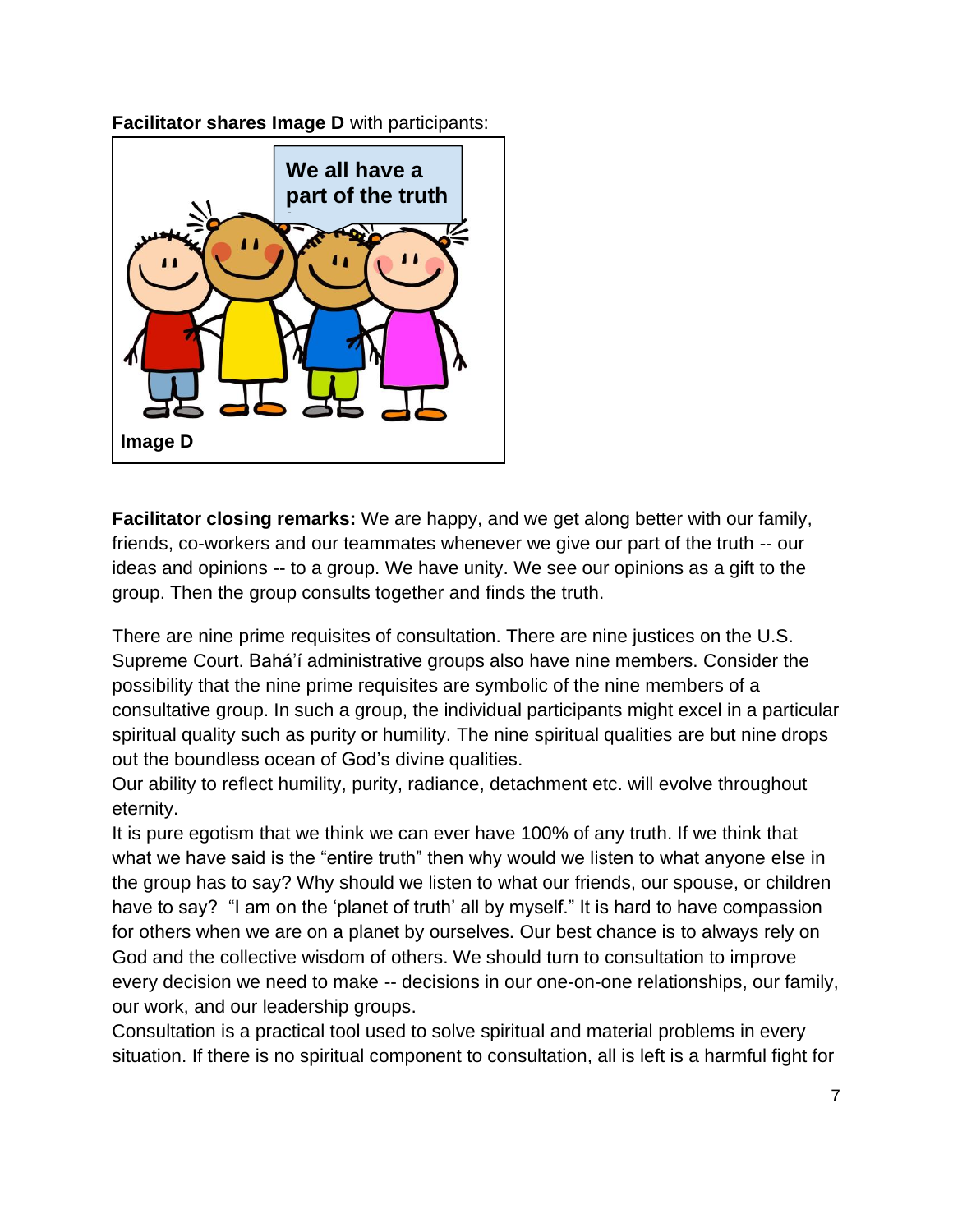power. This distortion of true consultation is often seen in the business world. In professional relationships one is expected to express an expert opinion with total confidence. Anything else would be seen as a sign of weakness and ignorance. It is valued to agree with someone in the group who you see as more powerful and to disagree with someone who you think is less powerful. Even in the professional world, the promotion of self and the quest for power will eventually destroy all relationships - including business relationships.

We all have blind spots. This is God's plan to help us to see truth more clearly. It forces us to rely on the input of others and listen with compassion and with an open mind. We all need each other. This is the driving force behind the eventual establishment of the oneness of mankind.

See Consultation Appendix for further explanation of the value of consulting in groups.

**To the Facilitator and all participants:**

**Facilitator says: The physical world has been created by God to teach us deep spiritual concepts. It is the hope of the creators of this activity that we all make the transition as quickly as possible, from being student participants, to being teachers, sharing these ideas with others. Spiritual concepts are the building blocks for an ever-progressing world civilization.**

**Please feel free to adapt this material to best meet the unique needs of different groups.**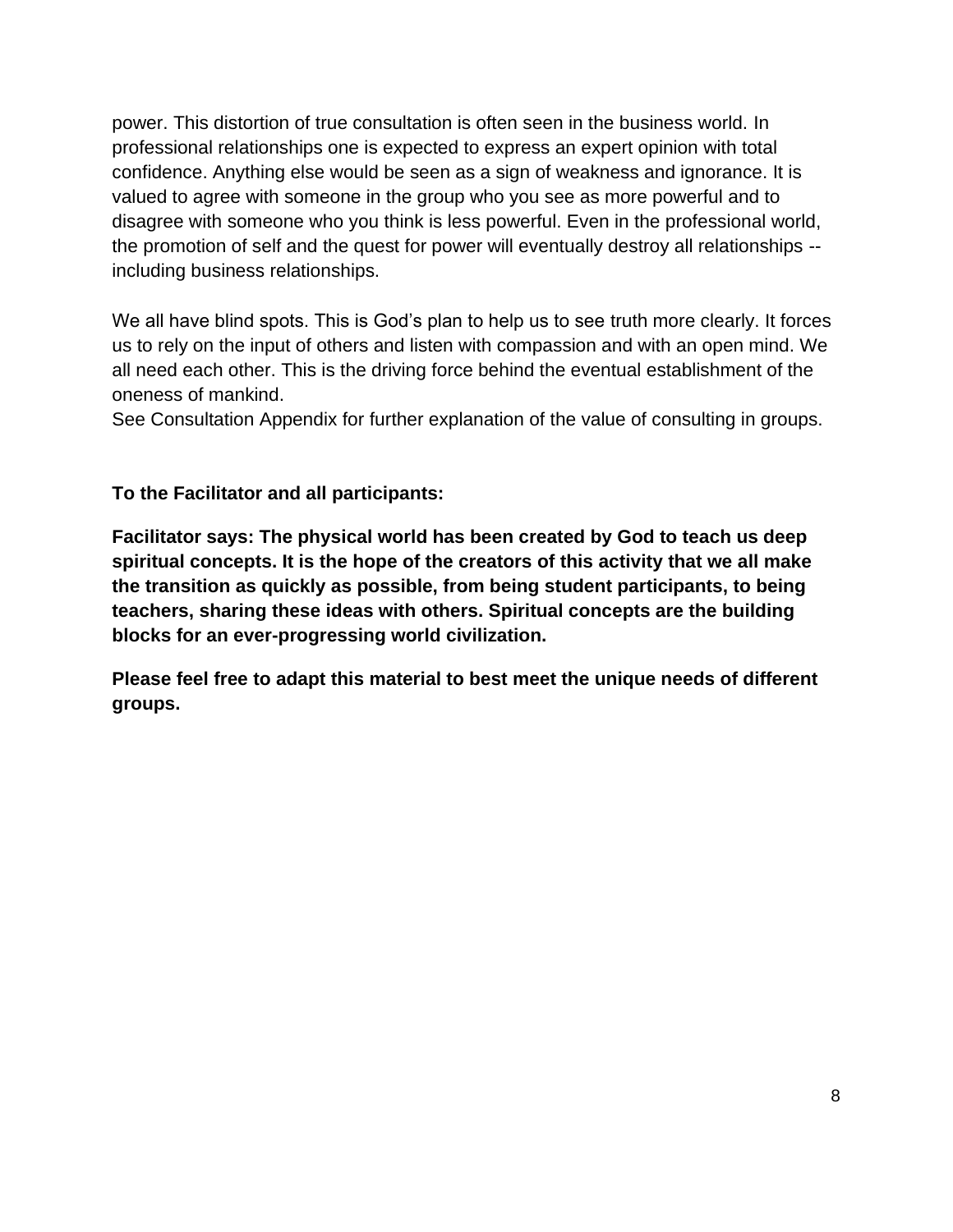## **Children's Activity # 1**

## Materials in Resource Section

Document with text to be read aloud by participants. Facilitator may choose to use a projector.

**Note to facilitator:** It would be a far less angry and a more peaceful world if children were to understand true consultation. We need to understand that there is a direct connection between voicing our own opinion "as correct" and our becoming angry. Consultation comes to an end when we make this mistake in a personal relationship or in a formal group.

## **"He who expresses an opinion should not voice it as correct and right but set it forth as a contribution to the consensus of opinion."**

**-** Bahá'í Reference Library: *Promulgation of Universal Peace*: 31

**Facilitator says:** Let's talk about "truth". What does truth mean to you?

## **Participants respond**

**Facilitator shares large size Image A** of iceberg with participants:



**Facilitator says:** Truth is spelled **T-R-U-T-H.** We don't have the whole truth until we have all the letters -- all the parts. If we just see the top of the picture, we may think it is a picture of mountains. We have to see the whole picture, top and bottom to know it is a whole iceberg.

We are going to play a game. We are to learn some parts of the truth -- some facts -and then put them together to make the whole truth. There is a mystery object in this box. We are going to find out what it is by looking at the parts of the truth.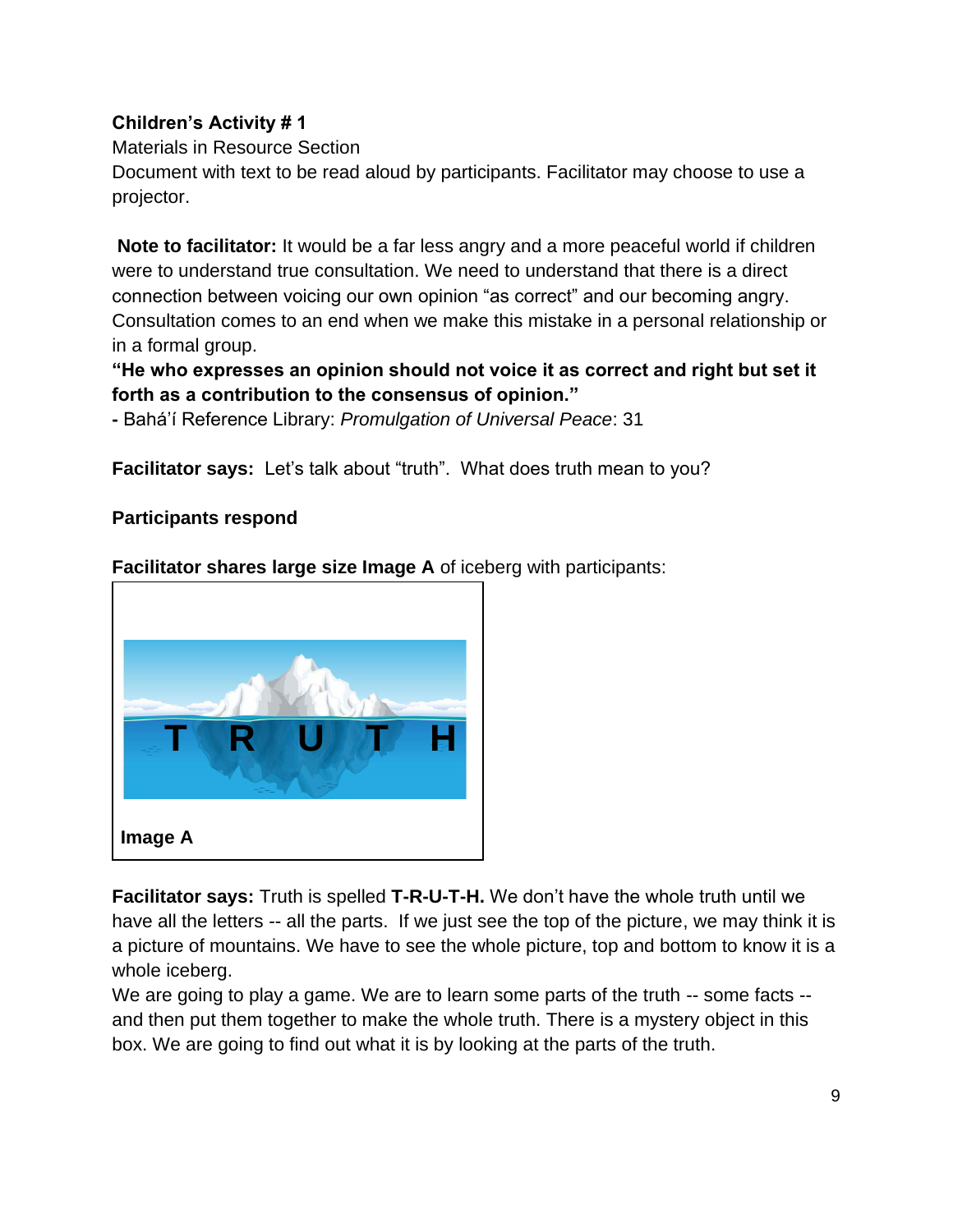**Facilitator chooses** five participants to come up in front of the group.

**Facilitator holds up the mystery box and says:** We have a mystery box here. We have to find out the Truth of what is in this box. Remember Truth has five letters: T-R-U-T-H. I am going to put the "**T**" necklace describing what is in our mystery box on participant #1

**Facilitator Places T** necklace on child #1. **Participant or Facilitator reads text on card #1: "It's red" Facilitator says:** Now attach your part of the truth to a tip of the iceberg.

**Facilitator Places R** necklace on child #2. **Participant or Facilitator reads text on card #2: "It's round" Facilitator says:** Now attach your part of the truth to a tip of the iceberg.

**Facilitator Places U** necklace on child #3 **Participant or Facilitator reads text on card #3:"It's soft" Facilitator says:** Now attach your part of the truth to a tip of the iceberg.

**Facilitator Places T** necklace on child #4.

**Participant or Facilitator reads text on card #4: "It can be tossed in the air" Facilitator says:** Now attach your part of the truth to a tip of the iceberg.

**Facilitator says:** Let's review all the parts of the truth so far. The mystery item in the box is red, round, soft and it can be tossed in the air. What guesses do we have?

**Participants respond** {usual response is "ball"}

**Facilitator says:**

You each have a part of the truth but you don't know the whole truth. There is one more person we haven't heard from.

**Facilitator Places the H** necklace on child #5. **Facilitator reads text on card #5: "It has a white beard" Facilitator says:** Now attach your part of the truth to a tip of the iceberg.

**Facilitator asks:** Now can we figure out what can our mystery item be?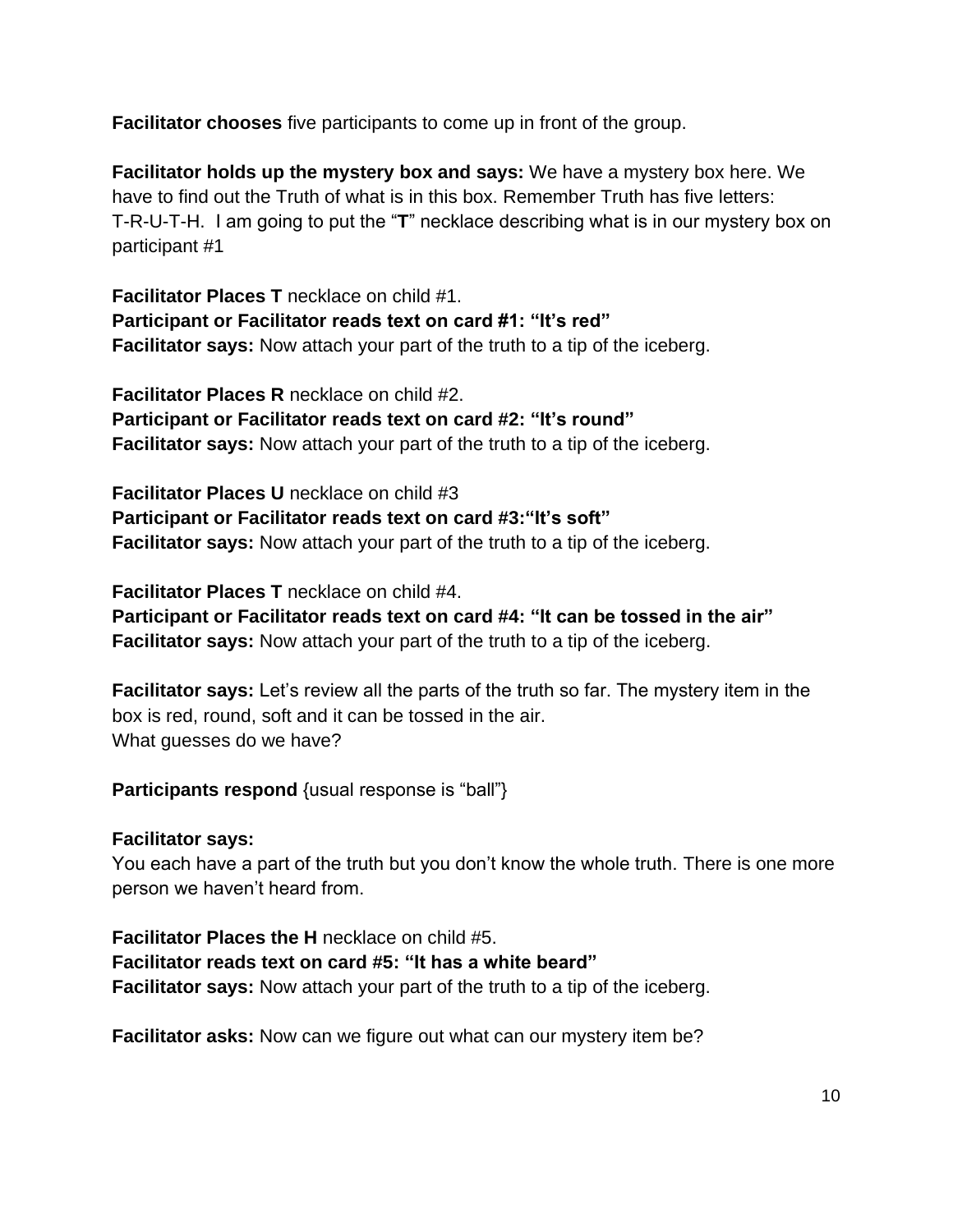## **Participants respond with guesses**

**Facilitator shares Image E** with participants and removes the Santa Claus doll or image of doll from mystery box.



**Facilitator says:** Now we see that we didn't know the whole truth until we had all the parts of the truth. We needed to wait until we had all the facts. We guessed that there was a ball in the box, but it was a Santa Claus toy.

## **Facilitator again shares large size Image A** of iceberg with participants:



### **Facilitator removes text cards or sticky notes from iceberg poster**

### **Facilitator says:** Now let's read the story of *Seven Blind Mice*

As I read the story, we will add pictures of the parts of the truth on the tips of our iceberg. When we finish the story, we will add the picture of the whole truth. If you figure out the whole truth before we finish the story, please do not say it. We want to wait until everyone has heard the whole story.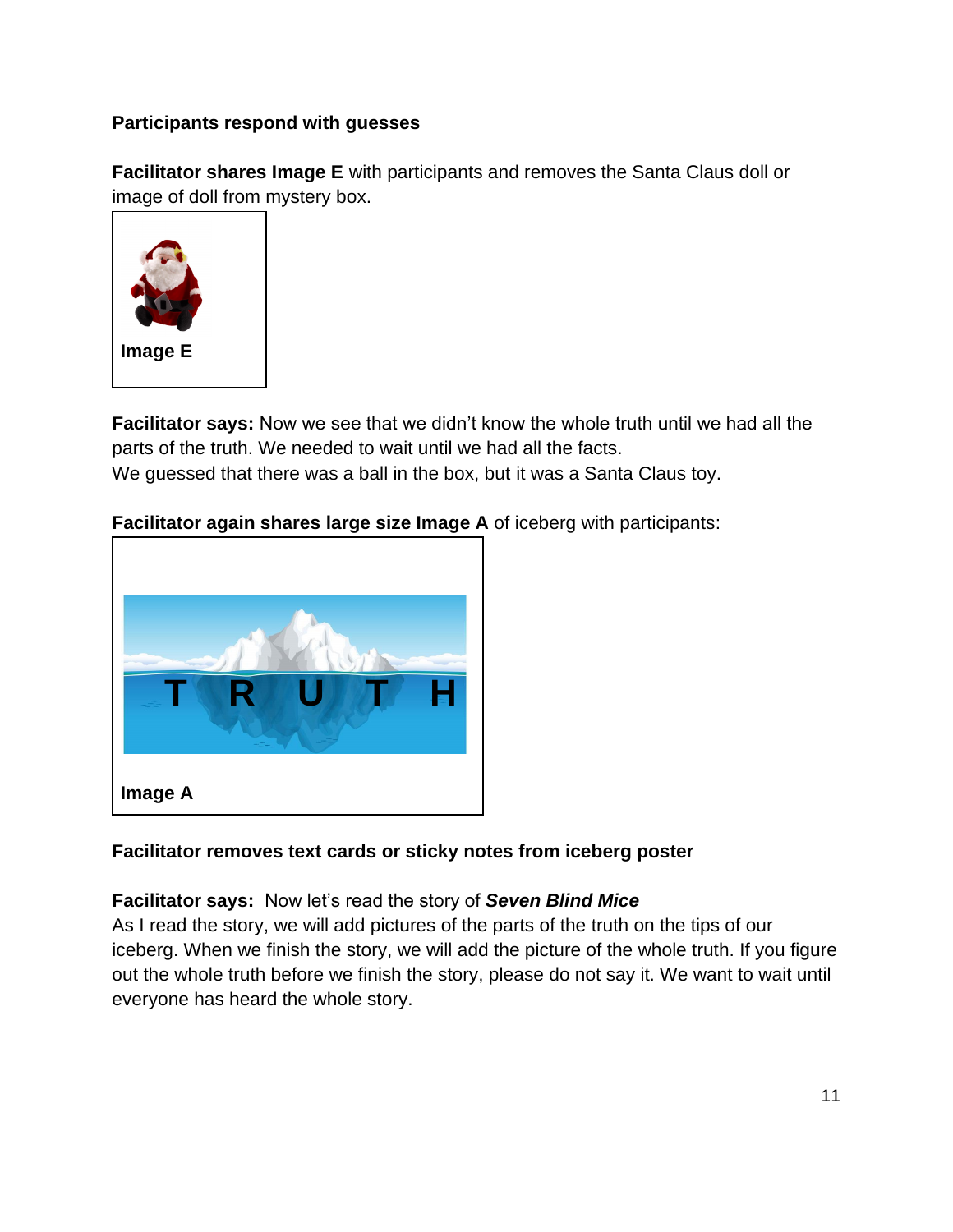**Facilitator reads story and during reading, gives** corresponding images of pillar, snake, spear, cliff, fan and rope to participants and ask them to attach each on a tip of the iceberg picture.









**Image I**

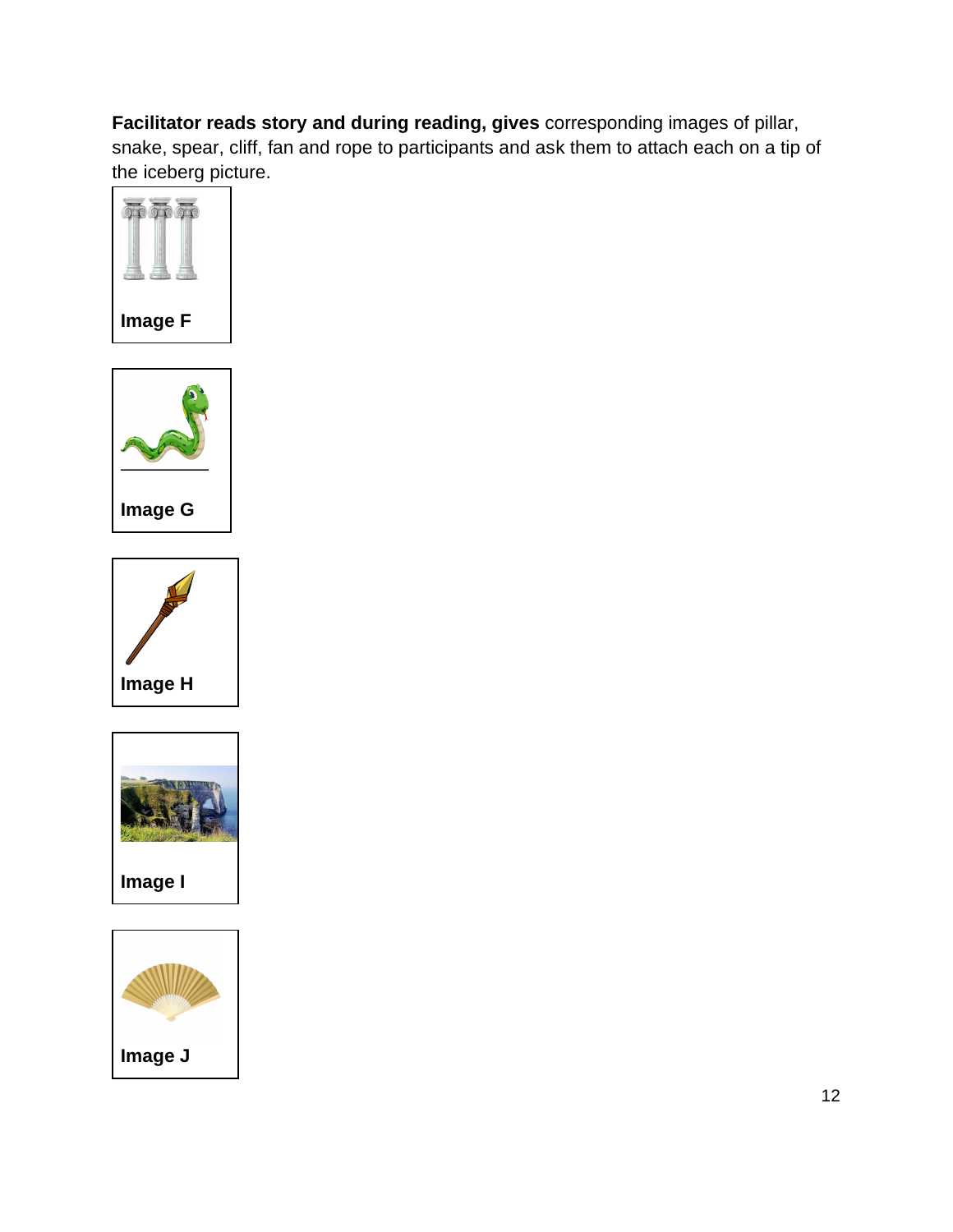

**Facilitator pauses** after all the images have been placed on all the tips of the iceberg before reading the end of the story to allow participants to guess what the whole truth is.

**Facilitator asks:** Now what do we think the whole truth is?

Participants respond: {probable response: Elephant}

**Facilitator shares Image L** of Elephant and attaches it to the body of the iceberg which is under water.



**Facilitator's closing remarks:** When we want to make important decisions, we all need to talk together. This is called consultation. We all have parts of the whole truth. When we put them together, we have a better chance of learning more of the truth.

**Facilitator shares Image C** with participants:

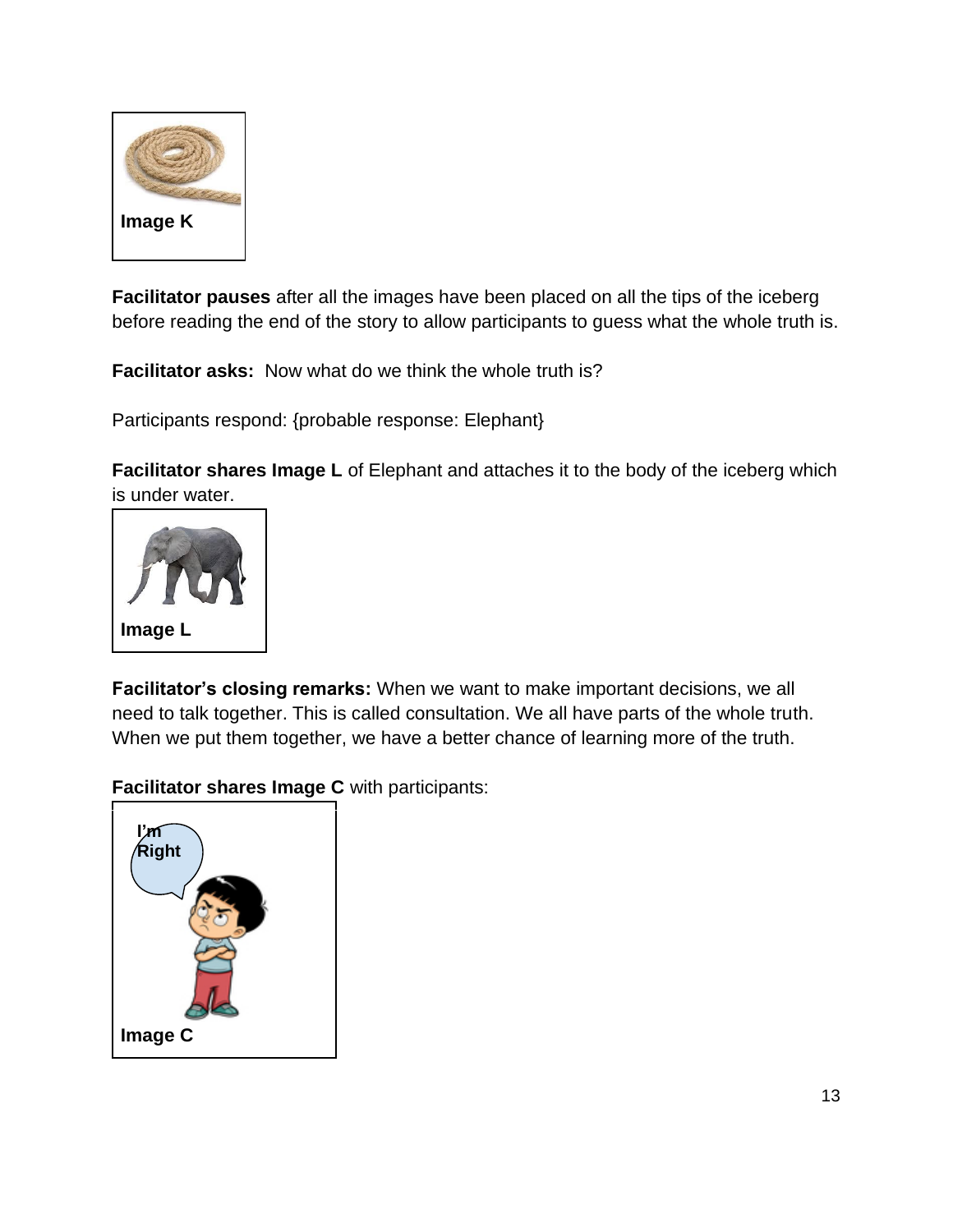**Facilitator says:** We get angry whenever we think that what comes out of our own mouth is the only truth. We are mad when other people don't see things in exactly the same way we do.

**Facilitator shares** Image **D** with participants:



**Facilitator says:** We are happy, and we get along better with our friends and our teammates whenever we give our part of the truth -- our ideas and opinions -- to a group. We have unity. We see our opinions as a gift to the group. Then the group consults together and finds the truth.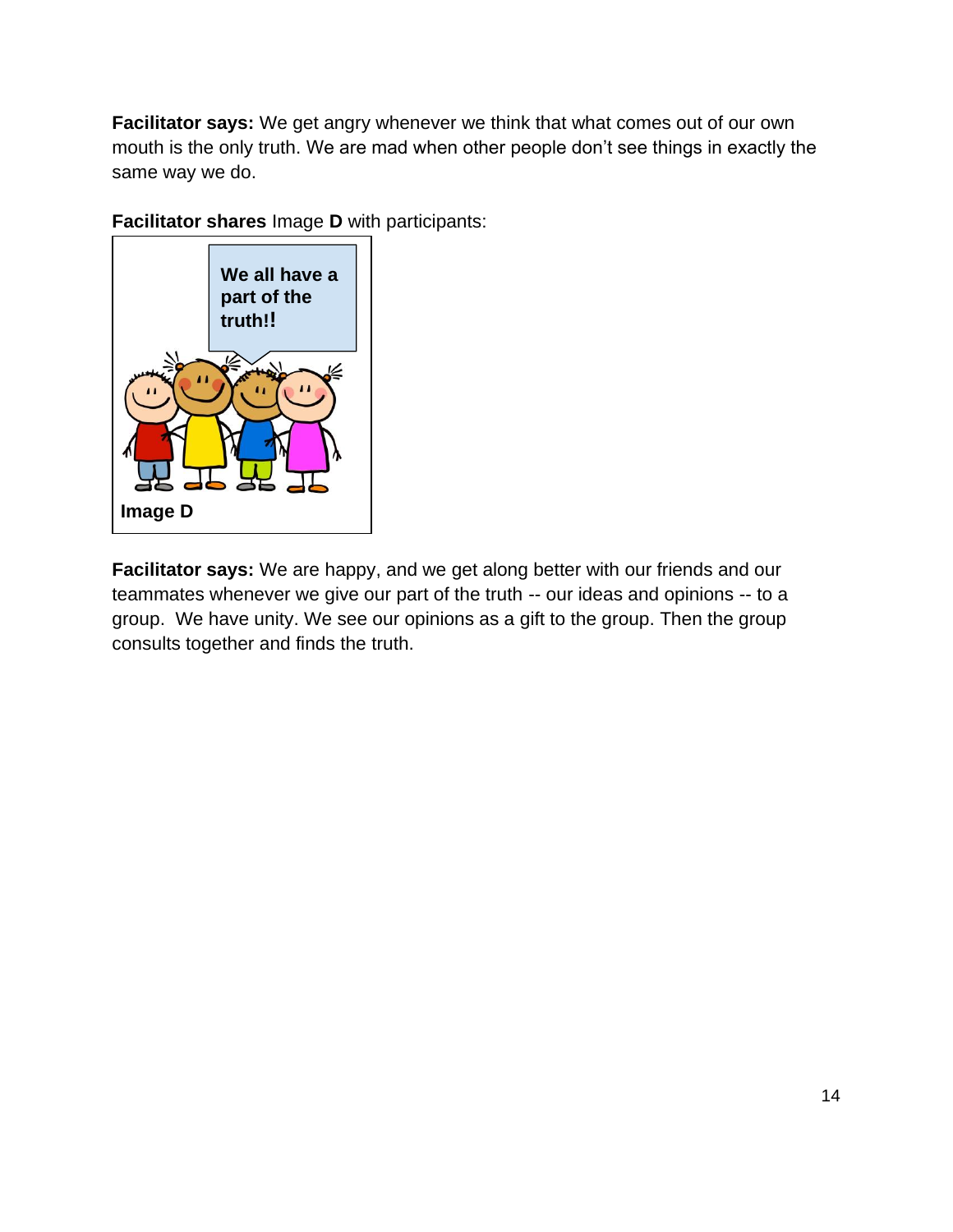**Children's Activity 2** (appropriate for middle elementary and older)

Materials in Resource Section

Document with text to be read aloud by participants. Facilitator may choose to use a projector.

**Note to facilitator:** It would be a far less angry and a more peaceful world if children were to understand true consultation. We need to understand that there is a direct connection between voicing our own opinion "as correct" and our becoming angry. Consultation comes to an end when we make this mistake in a personal relationship or in a formal group.

## **"He who expresses an opinion should not voice it as correct and right but set it forth as a contribution to the consensus of opinion."**

**-** Bahá'í Reference Library: *Promulgation of Universal Peace*: 31

**Facilitator says:** Sometimes we need to work together in team to solve difficult problems.

**Facilitator asks:** Who knows some of the rules for working together?

### **Participants respond** - 1 minute

**Facilitator says:** That's right! Everyone needs to have a turn to share what they think -to give their opinion, and everyone listens to each other.

Everyone has a part of the truth. When we all share our parts of the truth, we have a good chance of figuring out the whole truth. This is called consultation.

Let's pretend that we are in a camping club and your club is planning a weekend camping trip in the mountains. The club can take only one small "survival backpack". We will have a planning meeting to talk about and decide which 5 items will go into the survival backpack.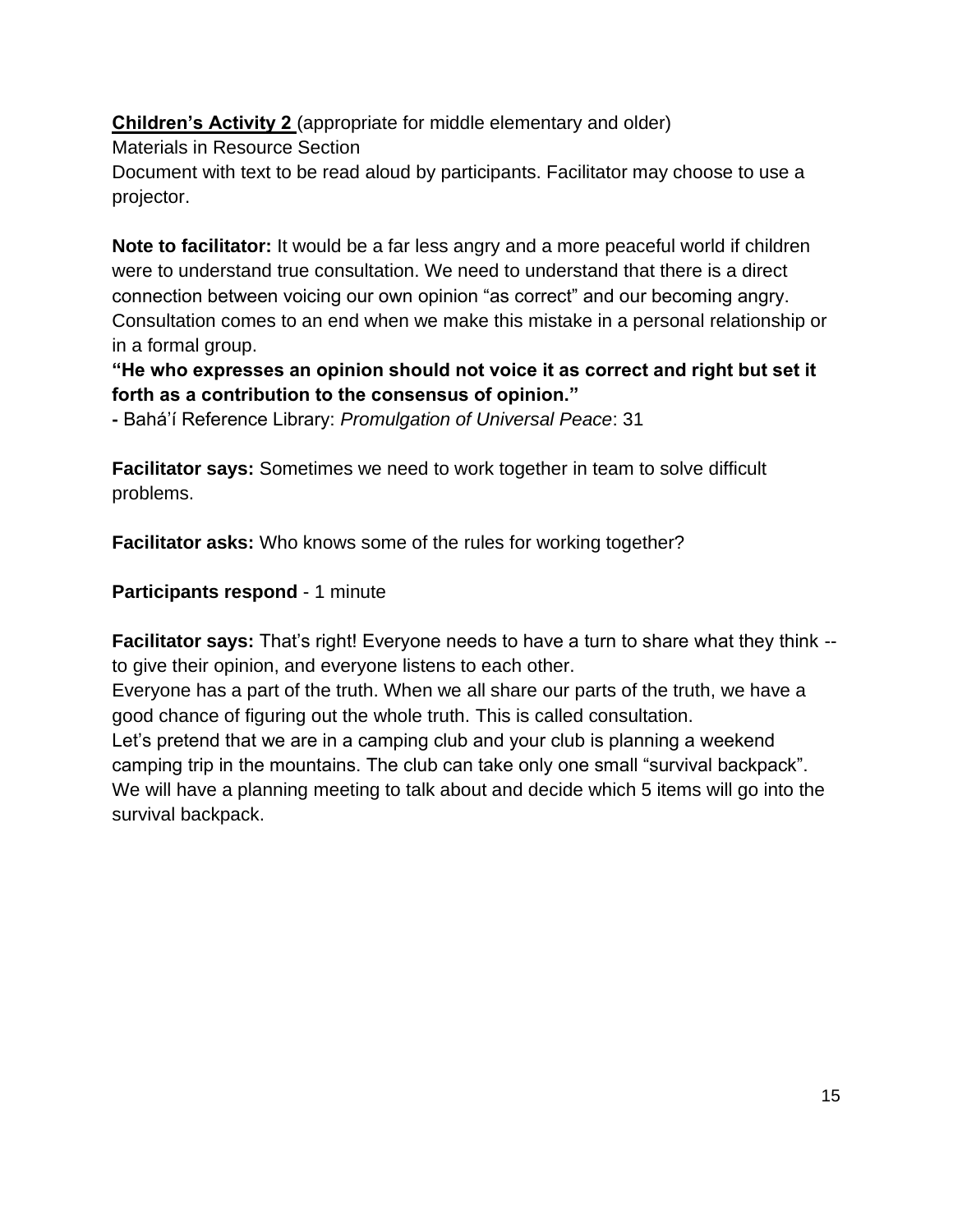**Facilitator shares Image M** - list of 10 possible survival items with participants:

| LIST OF POSSIBLE ITEMS FOR SURVIVAL BACKPACK |
|----------------------------------------------|
| 1. First aid kit                             |
| 2. A big bag of candy                        |
| 3. Rain jacket                               |
| 4. Bar of soap                               |
| 5. Big plastic bottle of water               |
| 6. A hat $-$ protection from the sun         |
| 7. Teddy bear                                |
| 8. Bug spray                                 |
| 9. A story book                              |
| 10. Map of the camping area                  |
| Image M                                      |

**Facilitator says:** This is the list of possible items which may be chosen for our survival backpack.

**Facilitator gives** participants item list/response sheet.

**Facilitator says:** First we are each going to fill out our own sheet first by ourselves. We will fill in the left side of the sheet: "My List for the Survival Backpack"

## **Allow 4-5 minutes for participants to fill out individual section of response sheet. Assist participants as needed.**

**Facilitator says:** Keep our response sheets. We will use them again later. Now we are going to form teams of 3.

**Facilitator**: places participants in groups of 3.

**Facilitator says:** Now groups of three should form a triangle.

**Facilitator: distributes three cards attached to strings to each group**. Text on cards: Card - Bug Spray; Card – sun hat; Card - Sunscreen

**Facilitator says:** In each group each person reads what is on their card. Hold the string in your lap and place your cards in the center of the triangle touching each other. Cards can't be on top of each other. Take turns trying to convince the others in the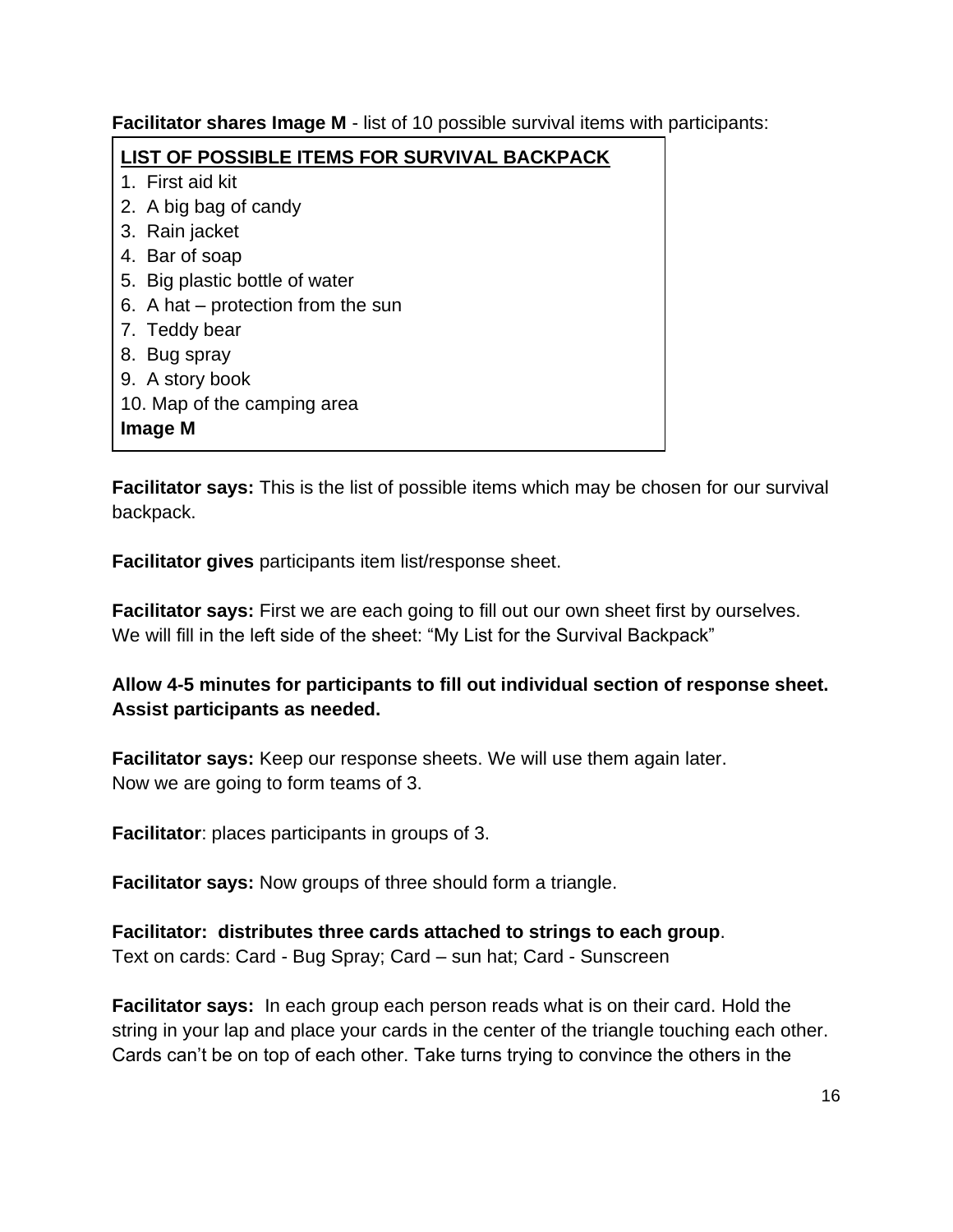group that your item is very important and needs to be put into the survival backpack. Remember, we must use kind words and not try to force our opinions on our partners. Everyone must have an equal chance to give their opinion.

### **Participants respond in groups for 1-2 minutes**

**Facilitator says:** We see that all three could be equal. They could all be equally important items to put in the backpack. We can see that no one's idea is bigger or closer to the center or more important than the other ones.

When you have to make big decisions just by yourself, it is harder to do. When you work in a group, you can make better decisions. Everyone has a part of a truth. When we put these parts together we have the best chance of getting the whole truth.



**Facilitator shares Image C** with participants:

**Facilitator says:** We get angry whenever we think that what comes out of our own mouth is the only truth. Now in our same teams we are going to do the backpack activity again. This time we are going to talk together and give our opinions equally and listen to each other equally. We will give our opinions -- not as being the only one with the whole truth. We will each offer what we think as a part of the whole truth -- as a contribution to the group opinion.

Now each team will work to decide which five items the group thinks are the most important to pack in its survival backpack. Each team member will write their group's responses on the right side of the sheet under the heading: "Group List for Survival Backpack."

The responses on this side will be the same on each team member's sheet because the team consulted together to make their decisions. Remember, we are each going to give our opinion. Everyone's opinion is equally important. But then we consult. We talk about it and decide as a group which five items are most important. Hopefully, after discussion, all three team members will agree on the same five items to pack for the camping trip. Maybe one team member thought one way, but after listening to the other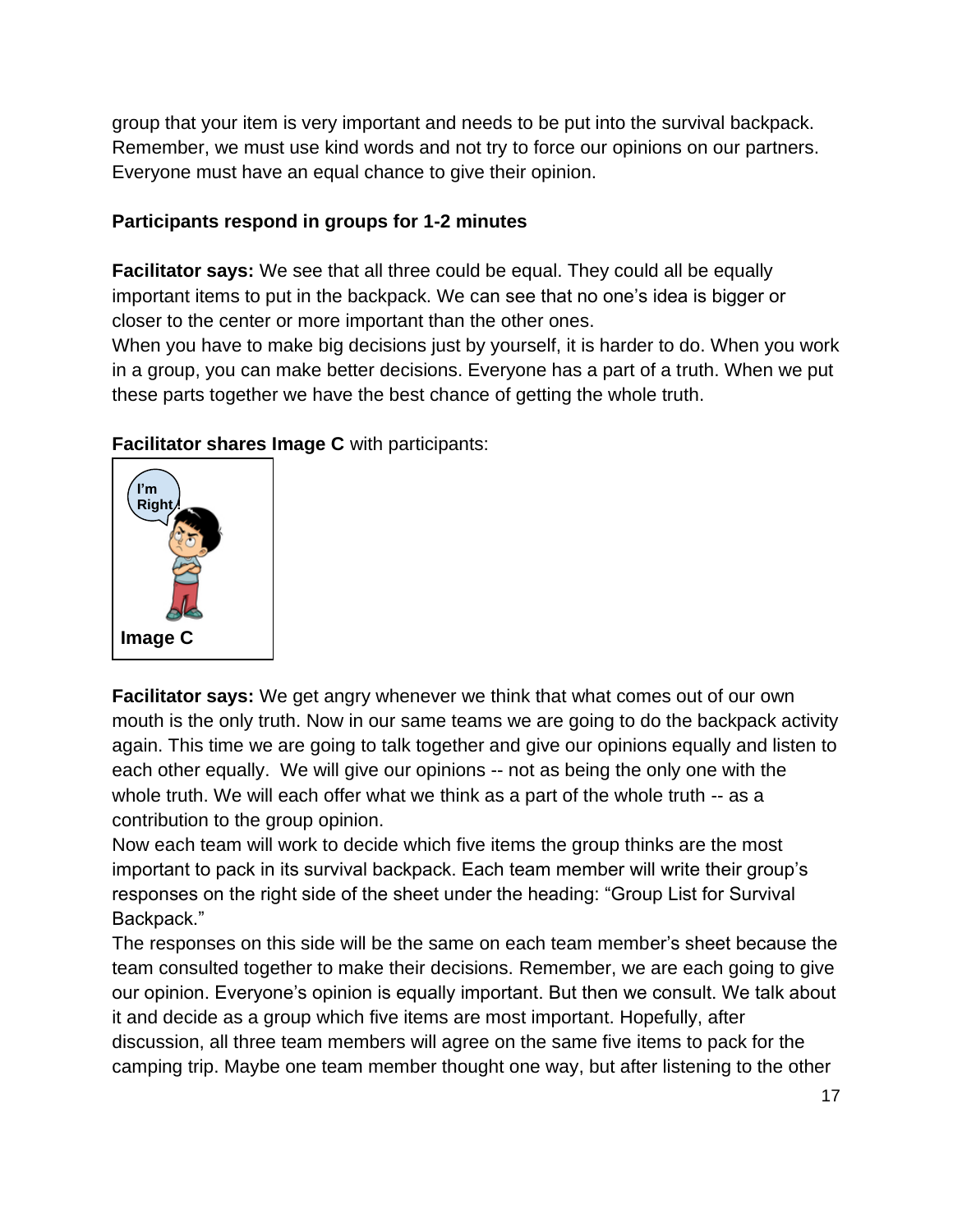members on the team, changed his or her mind. It is still okay if all three team members do not immediately agree on an item or even agree after discussion. In this case, the group can vote among the team members. If two team members out of the three team members agree an item should be one of the most important for the camping list, then it is okay to put the item on the list. Remember in consultation we don't argue or try to force our opinions on our team members. Different teams will probably not have the exact same survival items on their lists. That is okay. What is most important is that each team works together to consult -- to make a group decision.

## **Allow 5-6 minutes for groups to consult together and to complete "Group List for Survival Backpack" column**.

**Facilitator asks:** How did you feel about working together in a group? What did you notice?

## **Participants respond**

**Facilitator asks**: Did everyone share their ideas?

#### **Participants respond**

**Facilitator says:** I noticed that when everyone respects each other and listens to each other we can solve big and small problems.

**Facilitator asks:** a member of each team to read aloud team responses.

**Facilitator shares** Image **D** with participants:

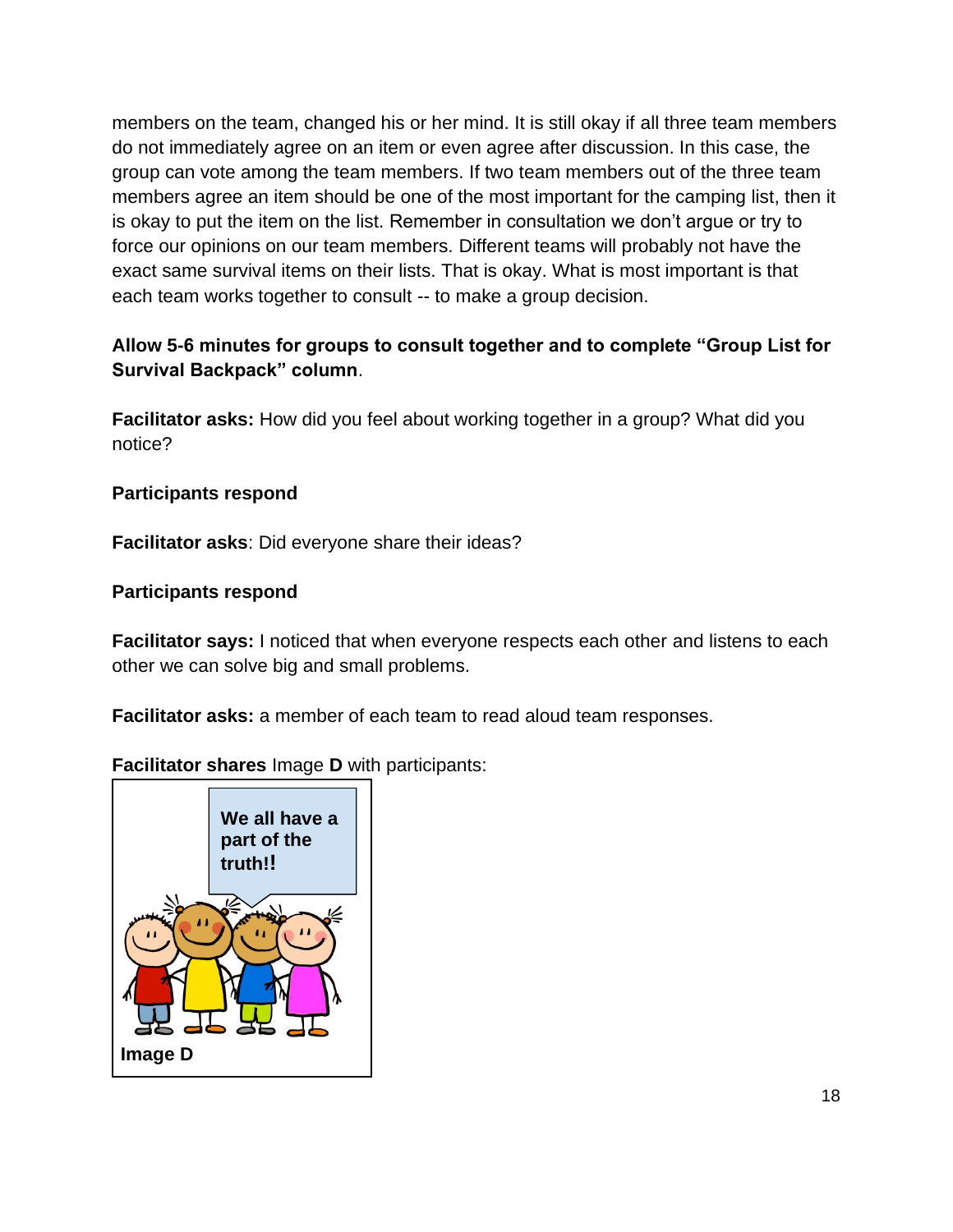**Closing Remarks:** We are happy, and we get along better with our friends and our teammates whenever we give our part of the truth -- our ideas and opinions -- to a group. We have unity. We see our opinions as a gift to the group. Then the group consults together and finds the truth.

### **Printable resources follow appendix**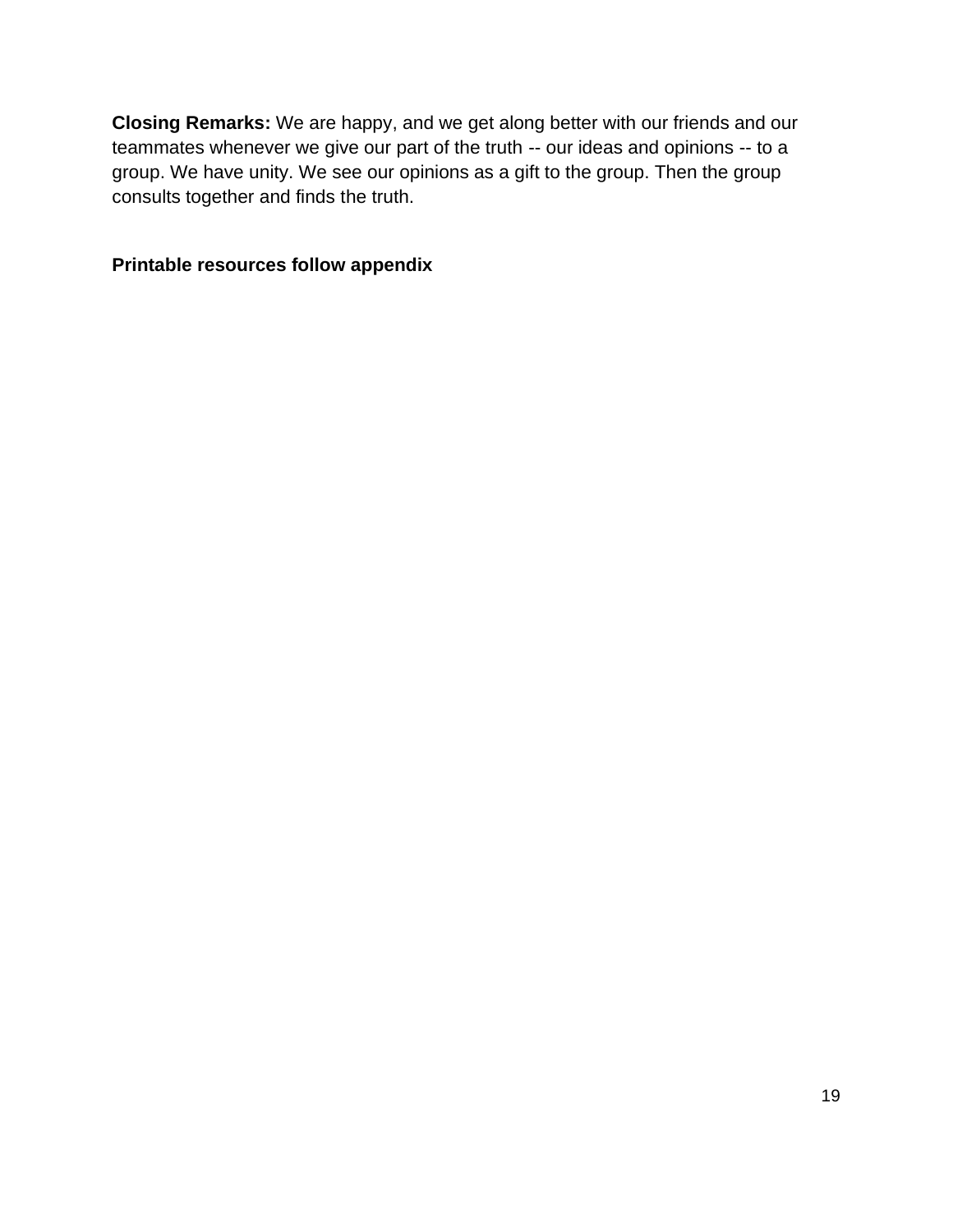#### **Appendix: Consultation**

There is a wisdom in the fact that in the Baha'i consultative process, we most often consult in groups of nine. If a group is too small, you will not be able to overcome the natural tendency of individuals to have individual blind spots. You won't have the group wisdom. A group may also be dominated by the more vocal extraverts and take control of the group. This will create group blind spots (GBS). The introverts will tend to be quiet. As the group becomes larger, the extroverts will become more extroverted and the introverts will become more introverted.



The high and low points of the sine curve represent blind spots. You will notice that on the group path to the truth the blind spots tend to be less severe than on the individual path to truth. The time it takes to reach the truth at the center line is markedly less. People in a consultative group will be able to see more clearly as each of their contributions are polished and tempered by the rest of the group.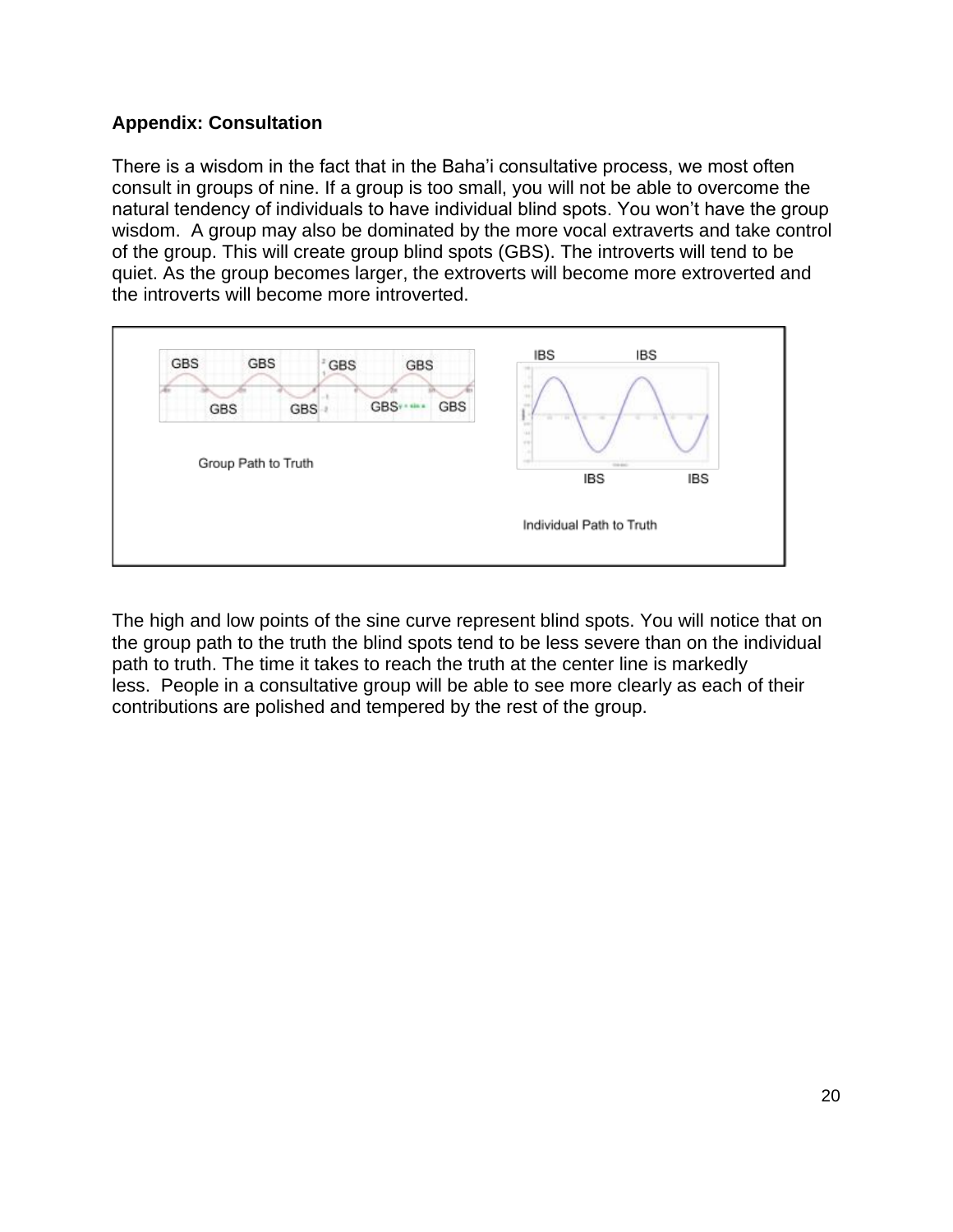## **Resources:**

## **Adult Activity**

### **Materials:**

What We Need to Survive When Lost at Sea Activity Sheet What We Need to Survive When Lost at Sea Scoring Sheet "Rationale Sheet" Images **A-D**

## **Children's Activity 1**

## **Materials:**

Box with opening cut into top Small Santa Claus doll or image of doll 5 "Letter" Necklaces of yarn - each with one 4 inch paper letter attached: "**T"; "R"; "U"; "T"; "H"** 5 small blank cards (sticky note paper may be used in place of cards) tape **Text on cards: "It is red"; "It is round"; "It is soft"; "It can be tossed in the air"; "It has a white beard"** Large-sized Image or drawn representation of Image **A** Images: **A, C, D, E, F, G, H, I, J, K, L**

# **Children's Activity 2**

# **Materials:**

"Survival backpack list and response sheet"

Cards attached to 30 cm. strings: one set for each group -

text:: Card 1 - "bug spray"; Card 2 - "sunscreen"; Card 3 - "sun hat"

Large size list of 10 possible survival items needed.

# Image **M, C, D**

"Camping Club Trip Survival Backpack" participant response sheets (enough for each participant.)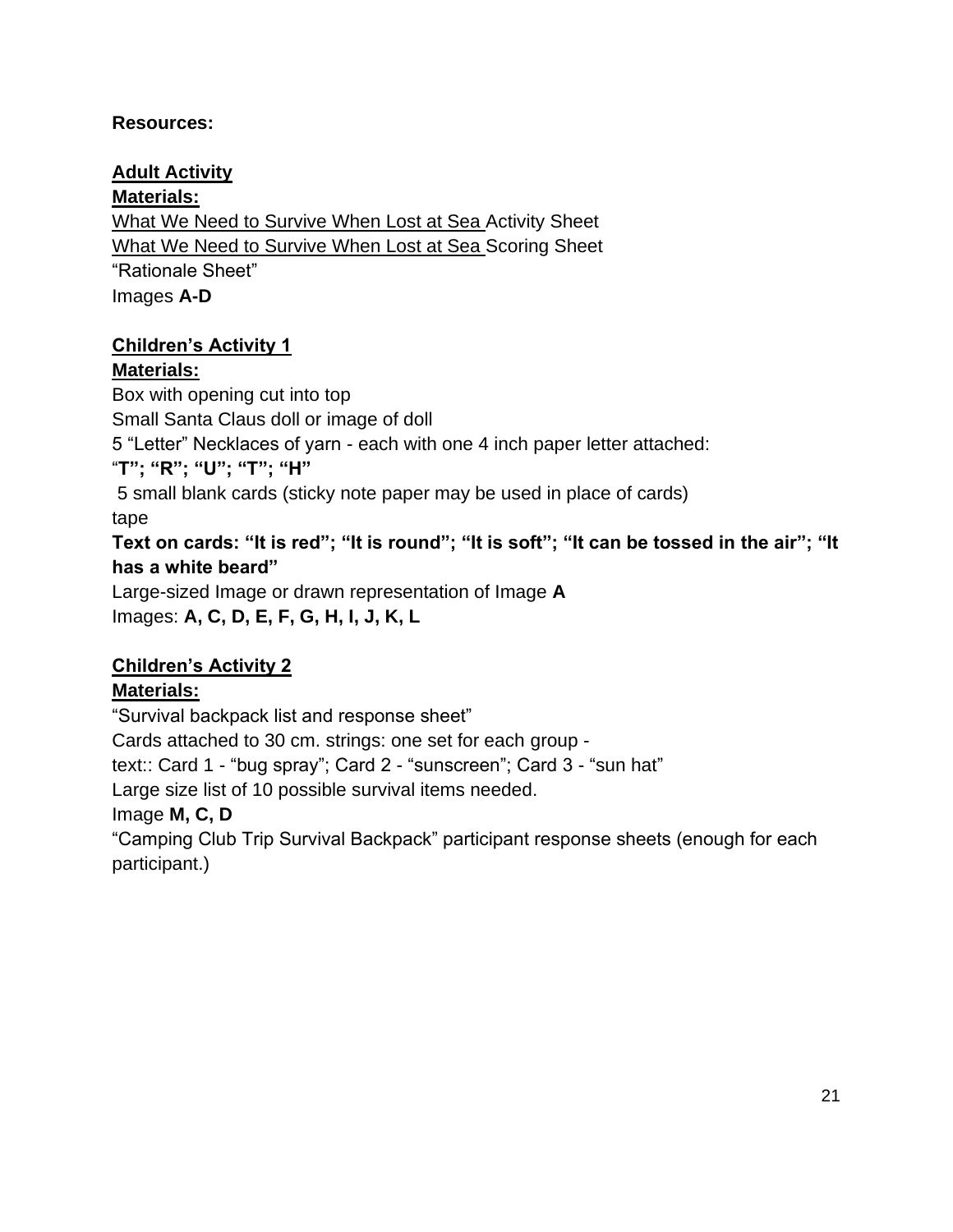# **Images:**



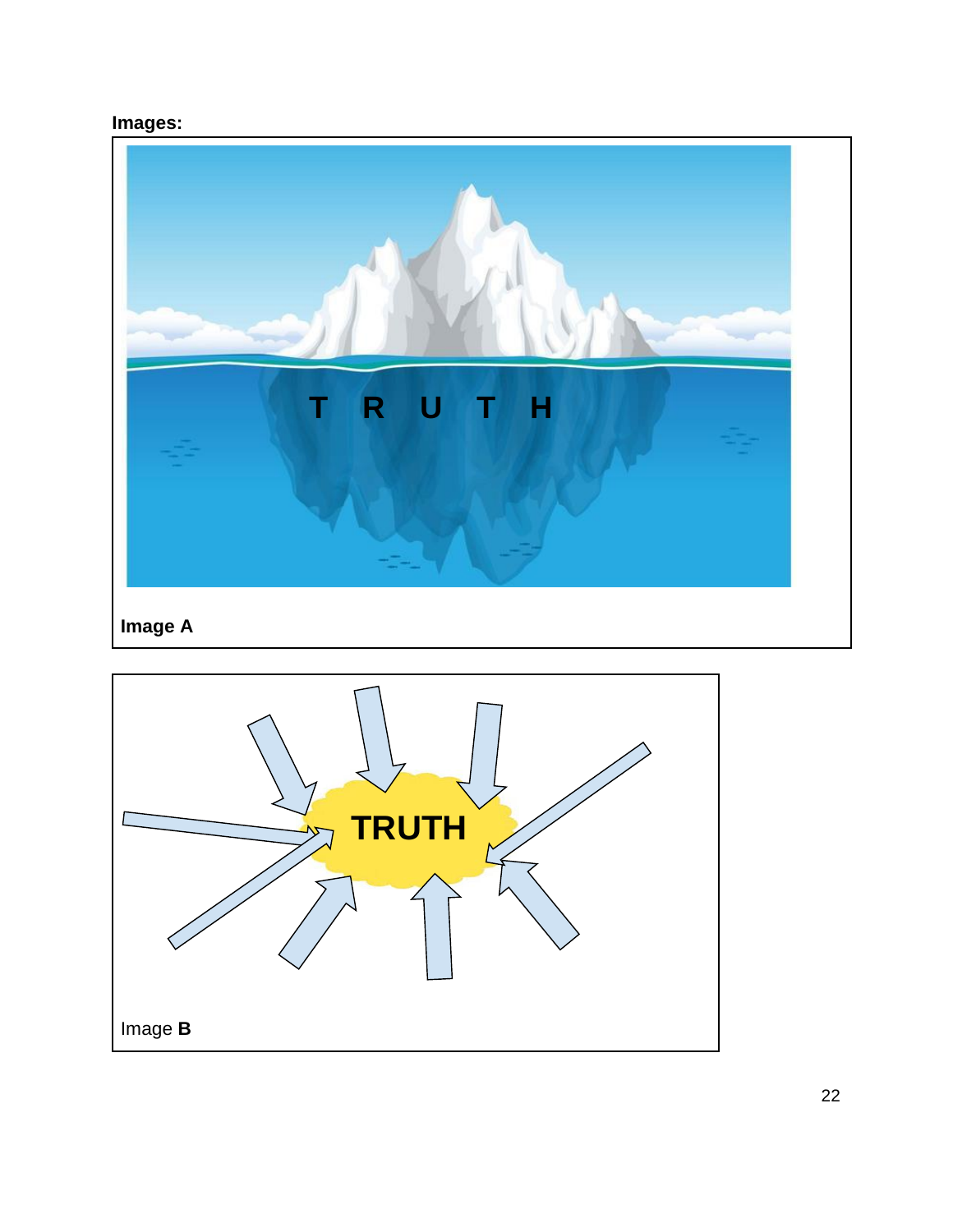

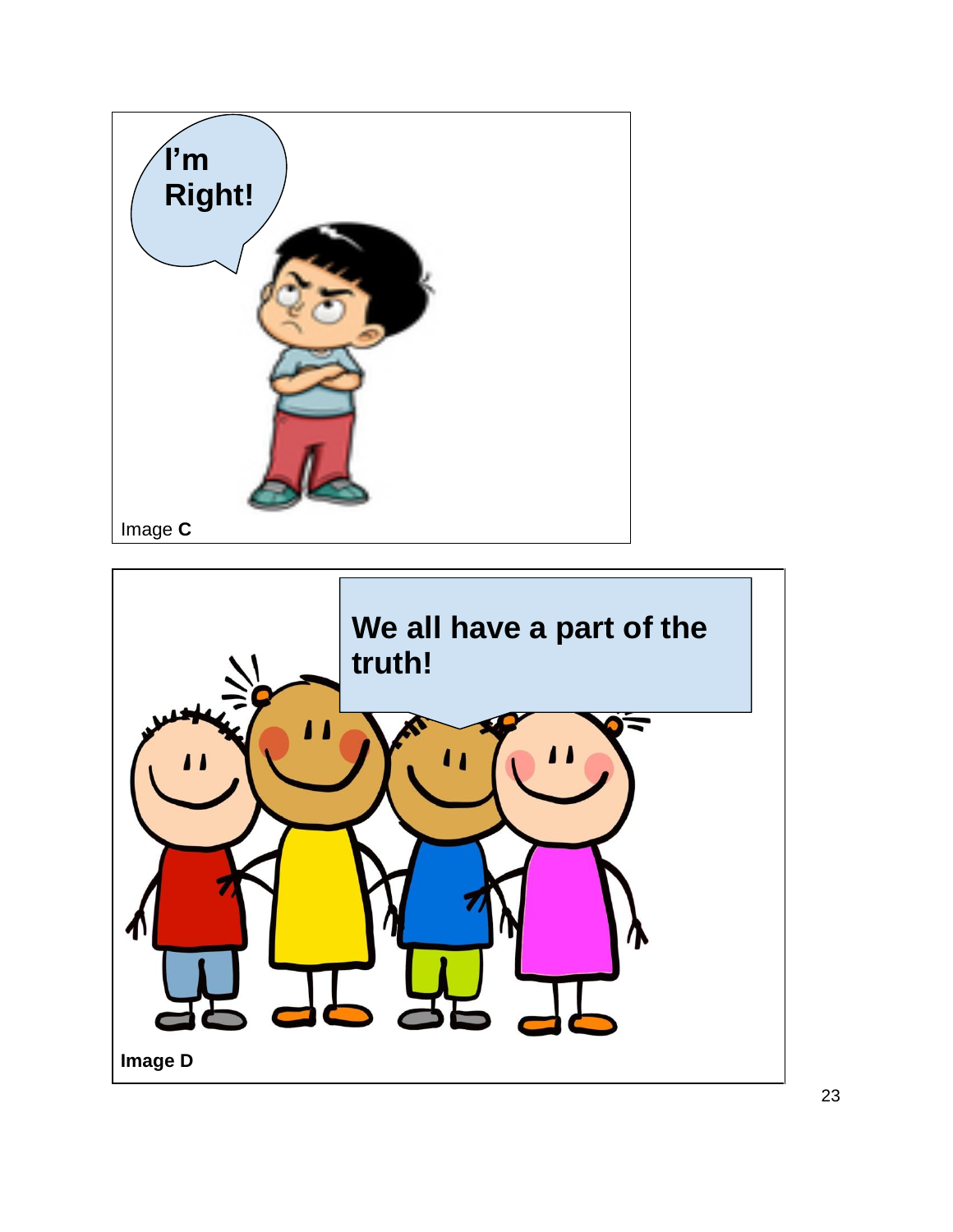

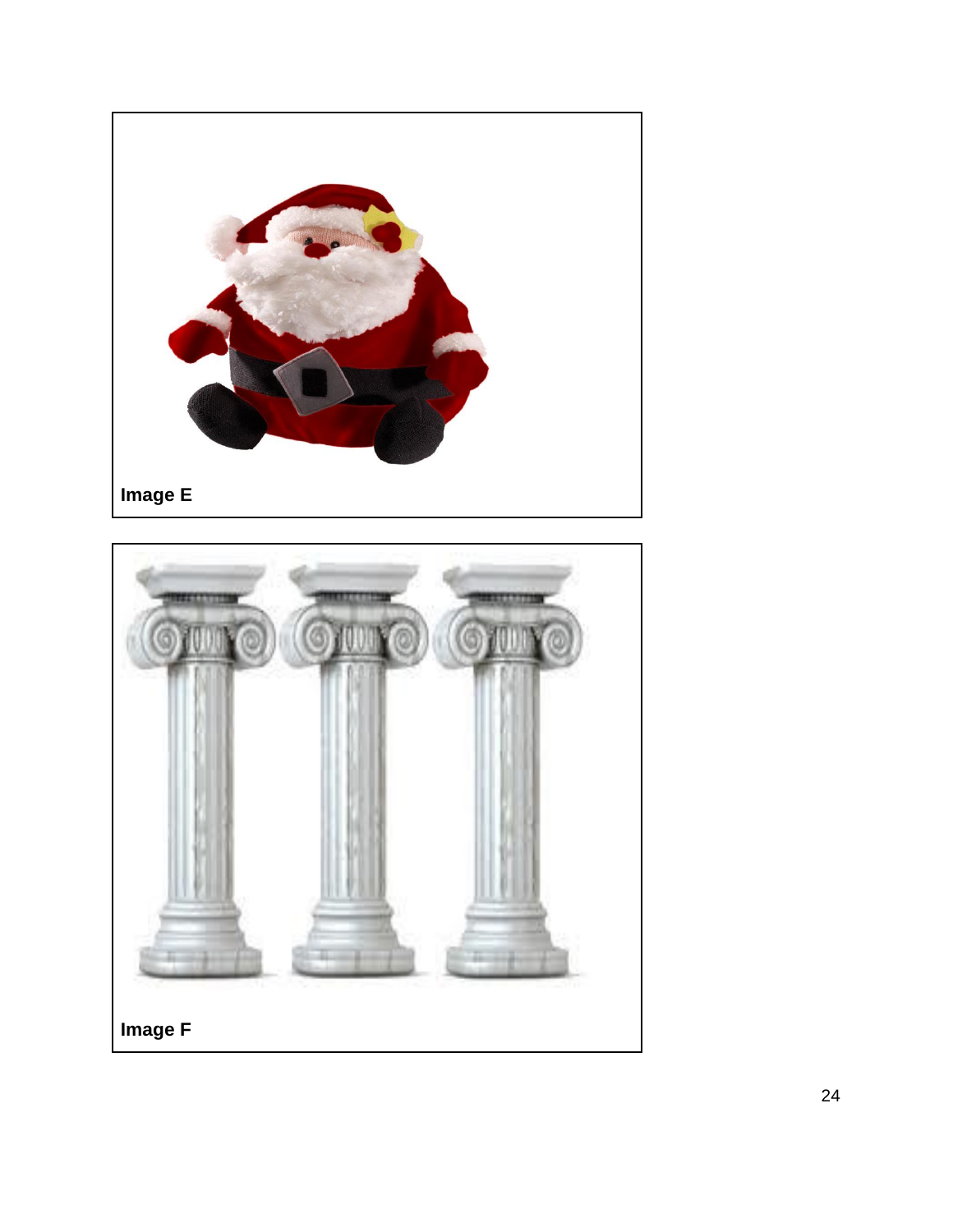

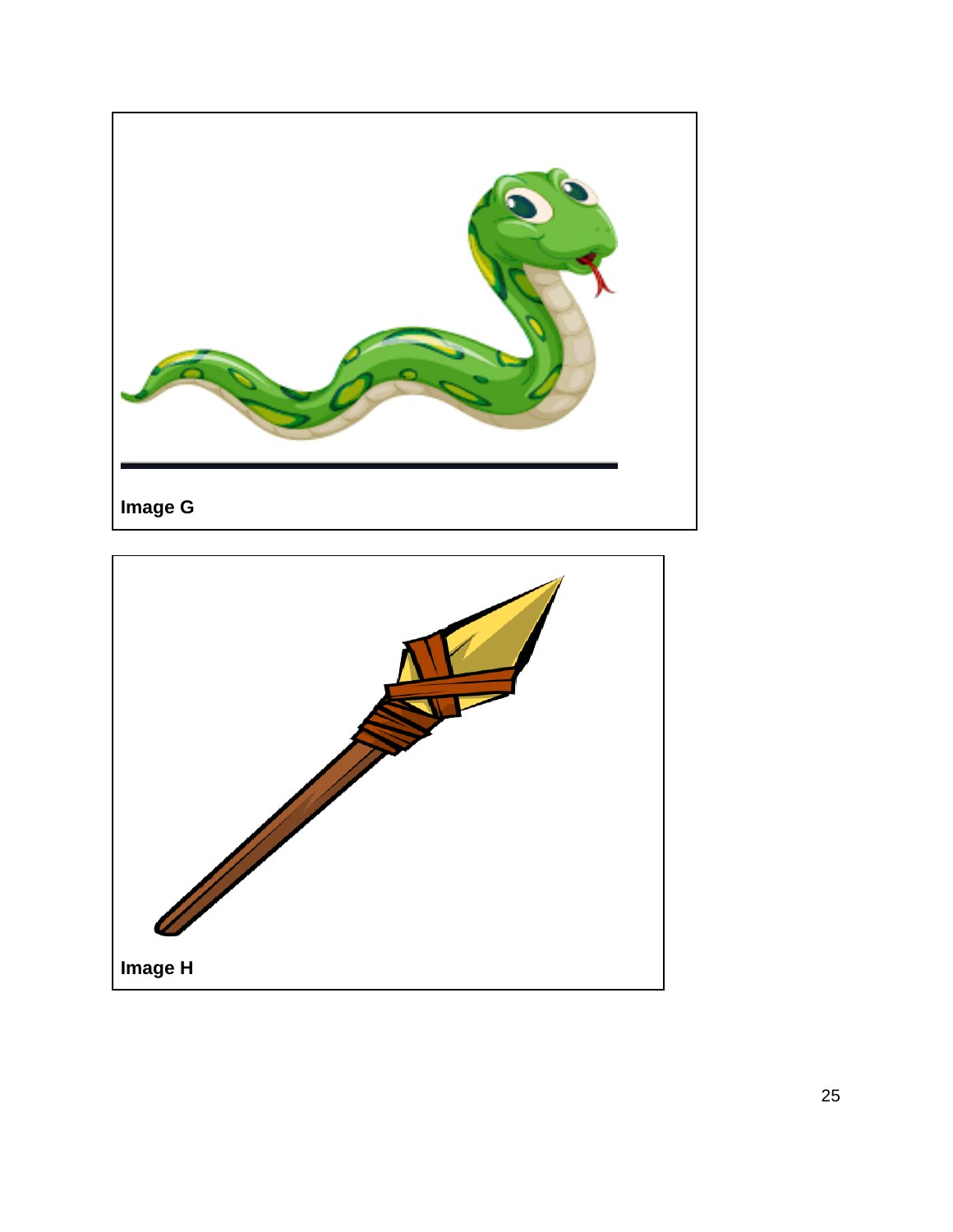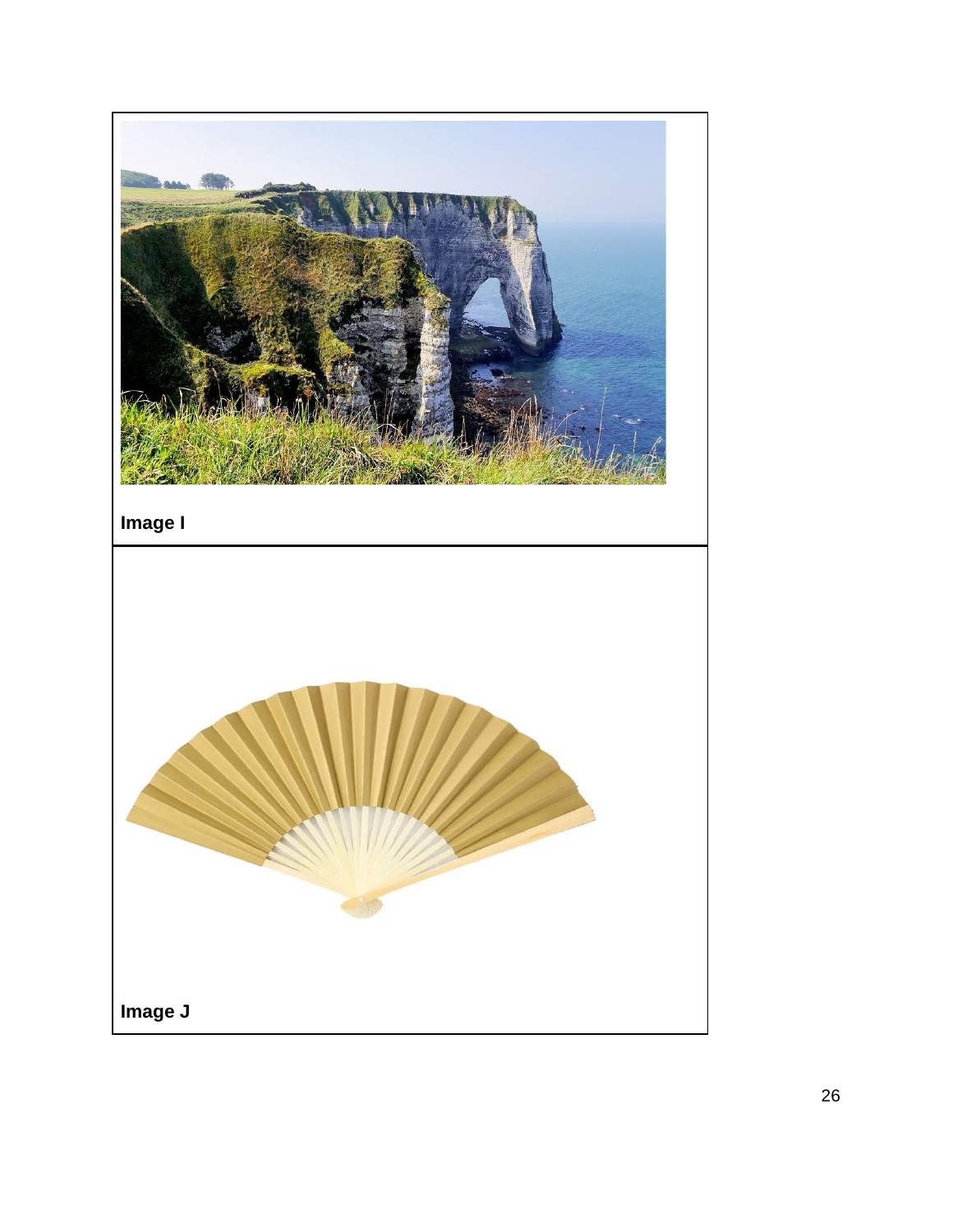

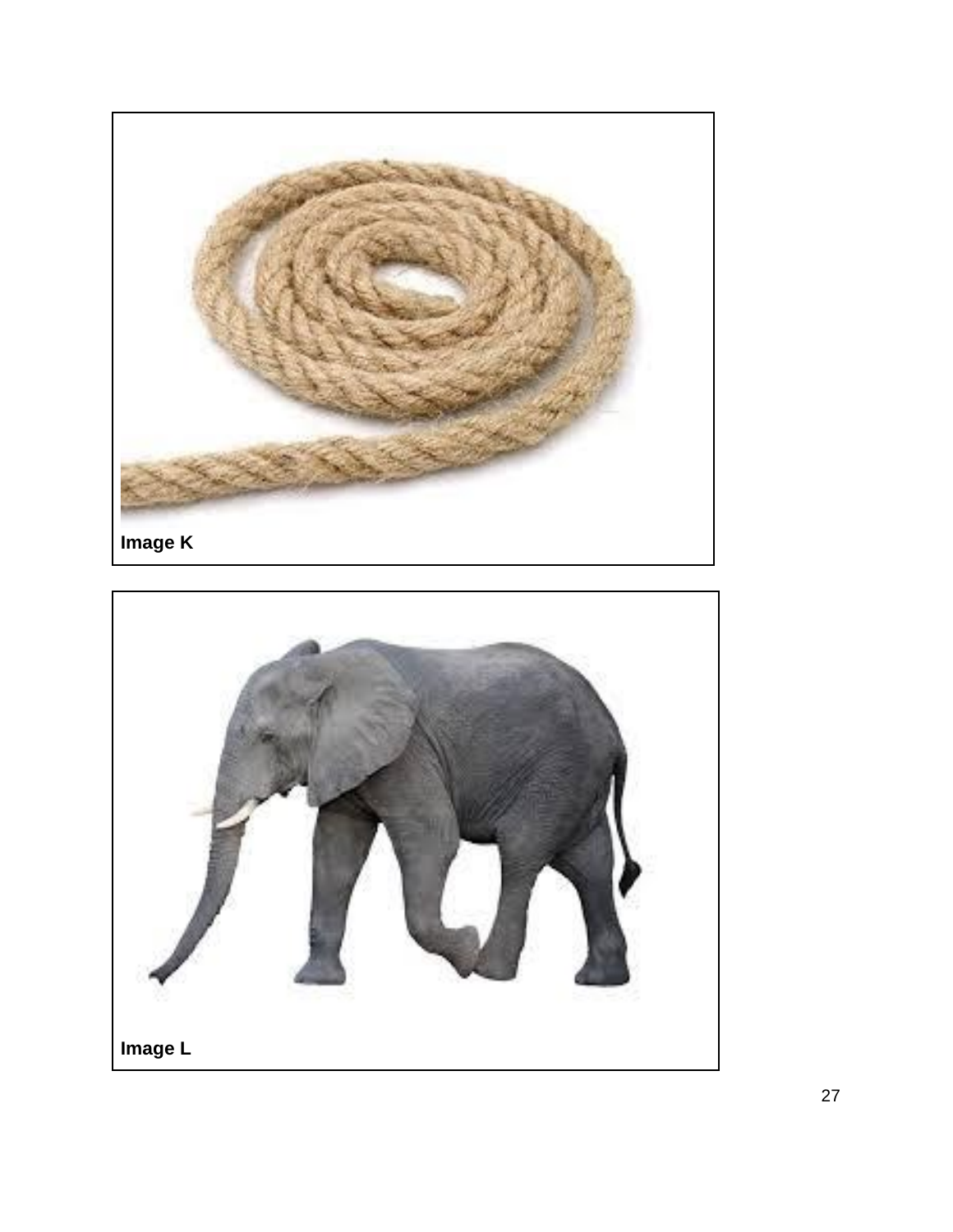## **LIST OF POSSIBLE ITEMS FOR SURVIVAL BACKPACK**

- **1. First aid kit**
- **2. A big bag of candy**
- **3. Rain jacket**
- **4. Bar of soap**
- **5. Big plastic bottle of water**
- **6. Hat - protection from the sun**
- **7. Teddy bear**
- **8. Bug spray**
- **9. Story book**
- **10. Map of the camping area**

**Image M**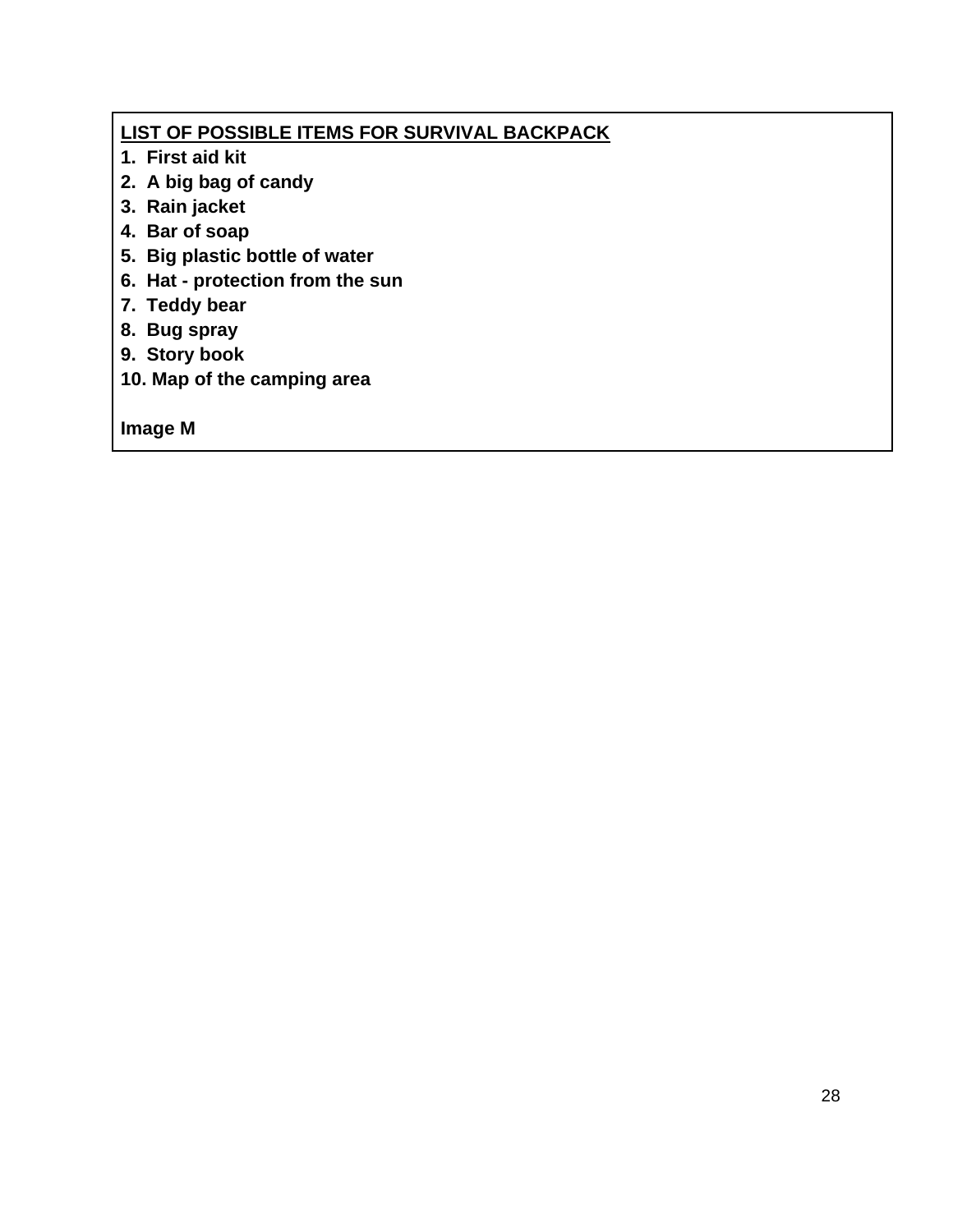**Sheet for Adult Activity**

## **What We Need to Survive When Lost at Sea - Well-known and widely used activity YOUR CHANCES OF SURVIVAL WILL DEPEND UPON YOUR ABILITY TO RANK THESE ITEMS IN THEIR RELATIVE ORDER OF IMPORTANCE:**

- 1. A sextant
- 2. A shaving mirror
- 3. A quantity of mosquito netting
- 4. A 5 gallon can of water
- 5. A case of army rations
- 6. Maps of the Pacific Ocean
- 7. A floating seat cushion
- 8. A 2 gallon can of oil/petrol
- 9. A small transistor radio
- 10. 20 square feet of Opaque sheeting
- 11. Shark repellent
- 12. One quart of rum
- 13. 15ft nylon rope
- 14. 2 boxes of chocolate bars
- 15. A fishing kit

\*Someone in the lifeboat may have matches or a lighter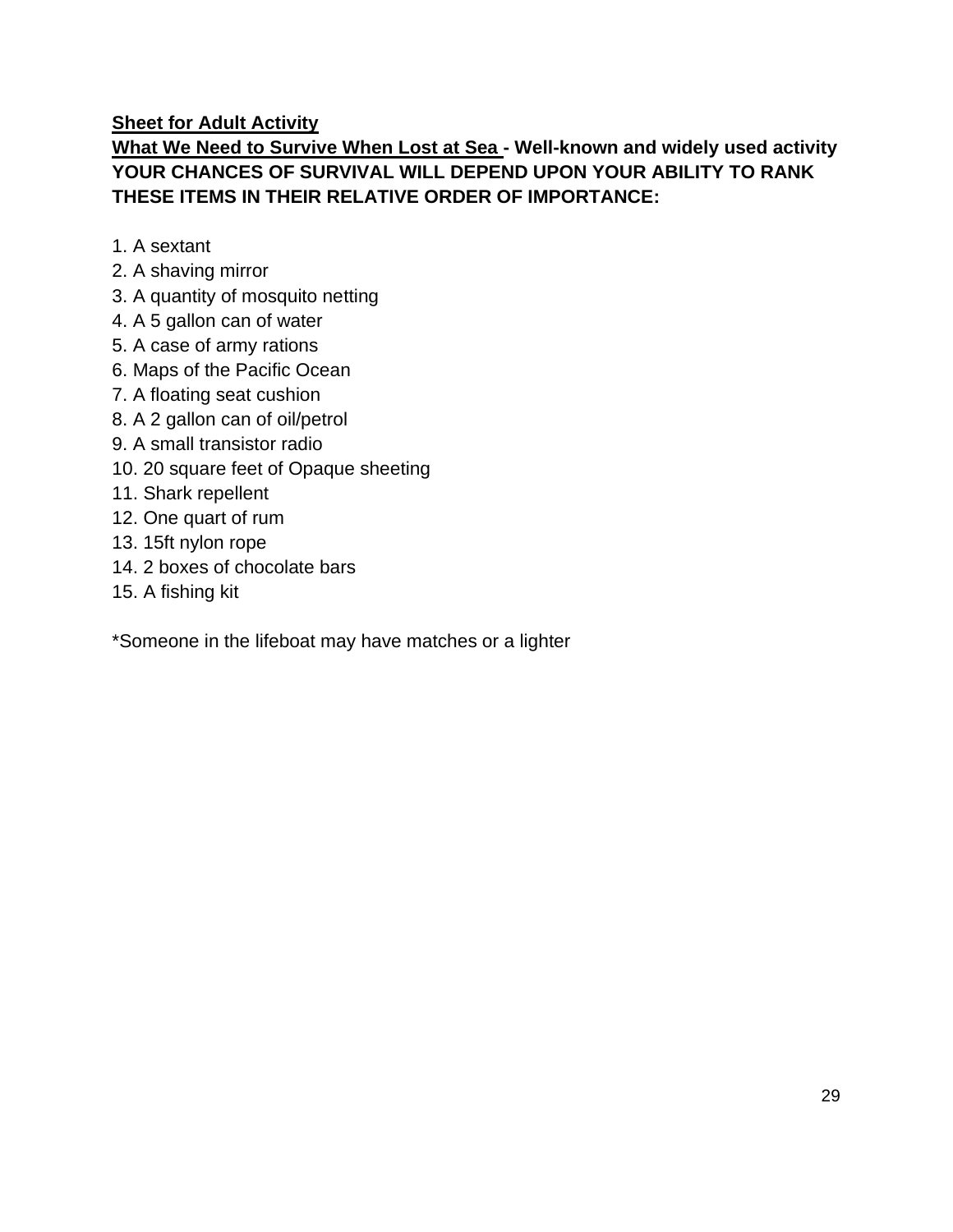#### **Sheet for Adult Activity**

#### **Lost at Sea Scoring sheet**

|                | <b>Self</b> | Group | <b>Actual Order</b> |
|----------------|-------------|-------|---------------------|
| $\mathbf{1}$ . |             |       |                     |
| 2.             |             |       |                     |
| 3.             |             |       |                     |
| 4.             |             |       |                     |
| 5.             |             |       |                     |
| 6.             |             |       |                     |
| 7.             |             |       |                     |
| 8.             |             |       |                     |
| 9.             |             |       |                     |
| 10.            |             |       |                     |
| 11.            |             |       |                     |
| 12.            |             |       |                     |
| 13.            |             |       |                     |
| 14.            |             |       |                     |
| 15.            |             |       |                     |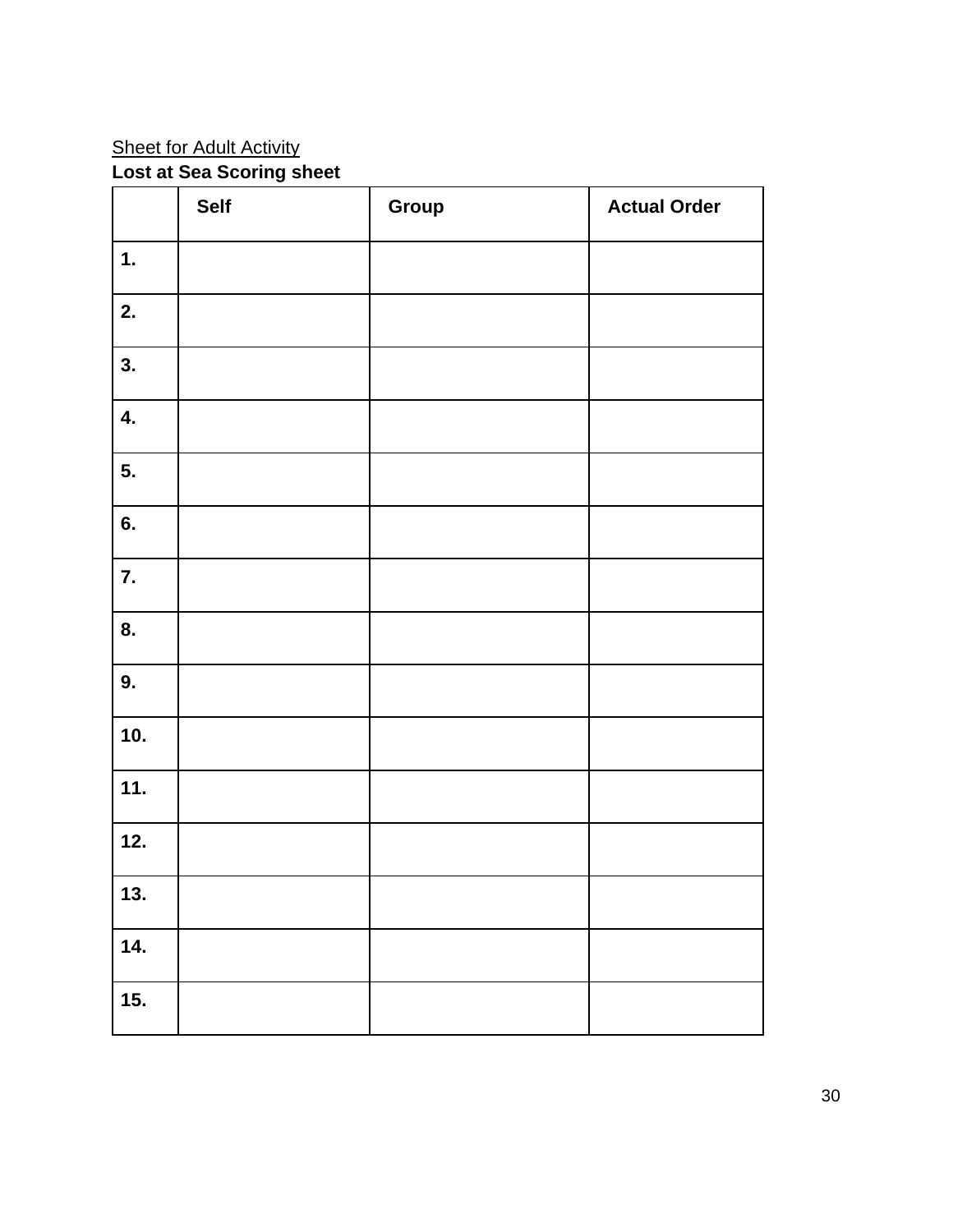## **Sheet for adult activity Lost at Sea Rationale**

According to the experts (US Coast Guard), the basic supplies needed when a person is stranded mid-ocean are articles to attract attention and articles to aid survival until rescue arrives. Articles for navigation are of little importance since even if a small life raft were capable of reaching land, it would be impossible to store enough food and water to survive for the requisite amount of time.

Without signaling devices, there is almost no chance of being spotted and ultimately rescued. Furthermore, most rescues occur within the first 36 hours and a person can survive with only a minimum of food and water during that period.

So, the following is the order of ranking the items in their importance to your survival:

1. Shaving Mirror - Critical for signaling

2. 2 gallon can of oil/petrol mixture - Critical for signaling. The mixture will float on water and could be ignited with one of the maps and a match/lighter if someone in boat has one.

3. 5 gallon can of water - Necessary to replenish fluids lost through perspiration

4. One case of army rations - Basic food intake

5. 20 square feet of opaque plastic - Can be utilized to collect rainwater and provide shelter from the elements

6. 2 boxes of chocolate bars - Reserve food supply

7. Fishing kit - Ranked lower than the chocolate – no guarantee fish will be caught. 8.15ft of nylon rope could be used to lash people or equipment together to prevent items from being washed overboard.

9. Floating seat cushion could be used as a life preserver if someone fell overboard 10. Shark repellent – Only effective 50% of the time

11. One quart of 160 per cent proof rum Contains 80% alcohol, which is enough to be used as an antiseptic for any injuries, otherwise of little value – would cause dehydration if ingested

12. Small transistor radio - Of no use without a transmitter. You would also be out of range of any radio station.

13. Maps of the Pacific Ocean - Worthless without navigation equipment. It doesn't matter where you are but where the rescuers are!

14. Mosquito netting -There are NO mosquitoes in the mid-pacific. Not very useful for fishing.

15. Sextant - Useless without the relevant tables and a chronometer.